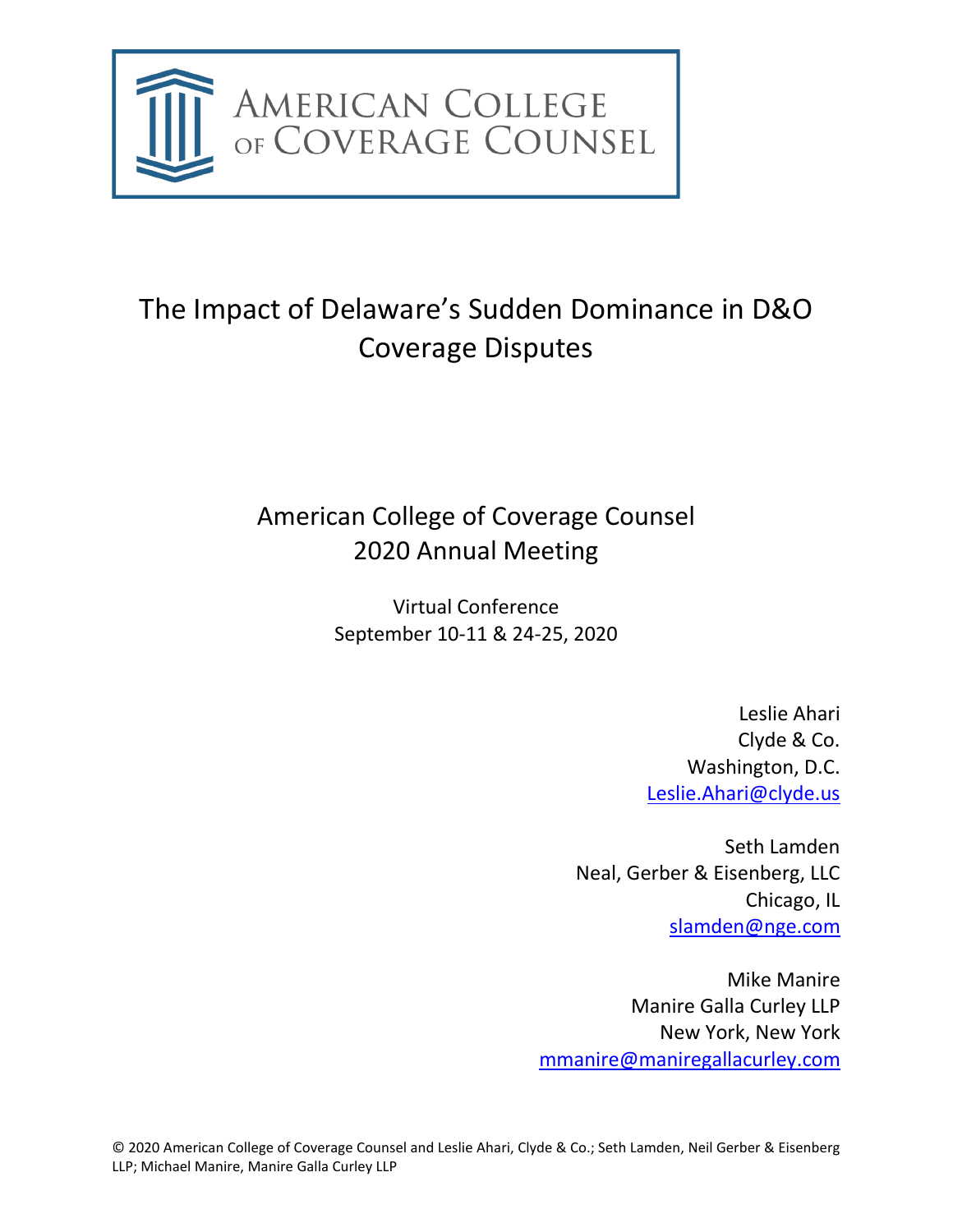### **The Impact of Delaware's Sudden Dominance in D&O Coverage Disputes**

Long dominant in business and corporate governance litigation, the Delaware state courts have recently garnered significant attention for their decisions in director & officer liability insurance coverage disputes. In the past few years, the Delaware Superior Court has issued a number of pro-corporate policyholder rulings that are distinctly more favorable to insureds compared to decisions in other jurisdictions on the same or similar issues. The result has been an increased level of D&O insurance coverage litigation generally, and in Delaware in particular. This paper addresses several of the most significant decisions issued to date on critical issues, including choice of law, public policy limitations on coverage, the scope of Securities Claim coverage, related wrongful act issues, and allocation between covered and uncovered loss.

#### **I. Delaware Choice of Law and Forum Related Issues**

In the absence of a choice of law clause, the choice of law rules in most states require the forum court to determine which state has the most significant relationship with the insurance coverage dispute. More often than not, the most significant relationship test results in application of the insurance law of the state where the named insured corporation has its primary business location, particularly if the policy itself is issued and delivered to the insured in that jurisdiction. *See, e.g., Certain Underwriters at Lloyd's, London v. Foster Wheeler Corp.*, 36 A.D.3d 17 (N.Y. App. Div. 1st Dep't 2006), aff'd, 9 N.Y.3d 928 (2007) (under "center of gravity" test, applicable law is the location of the insured's principal place of business where insurance policies cover risks in multiple states).

The Delaware Supreme Court likewise applies the most significant relationship test to decide choice of law for insurance policies. *See Certain Underwriters at Lloyd's, London v.* 

- 1 -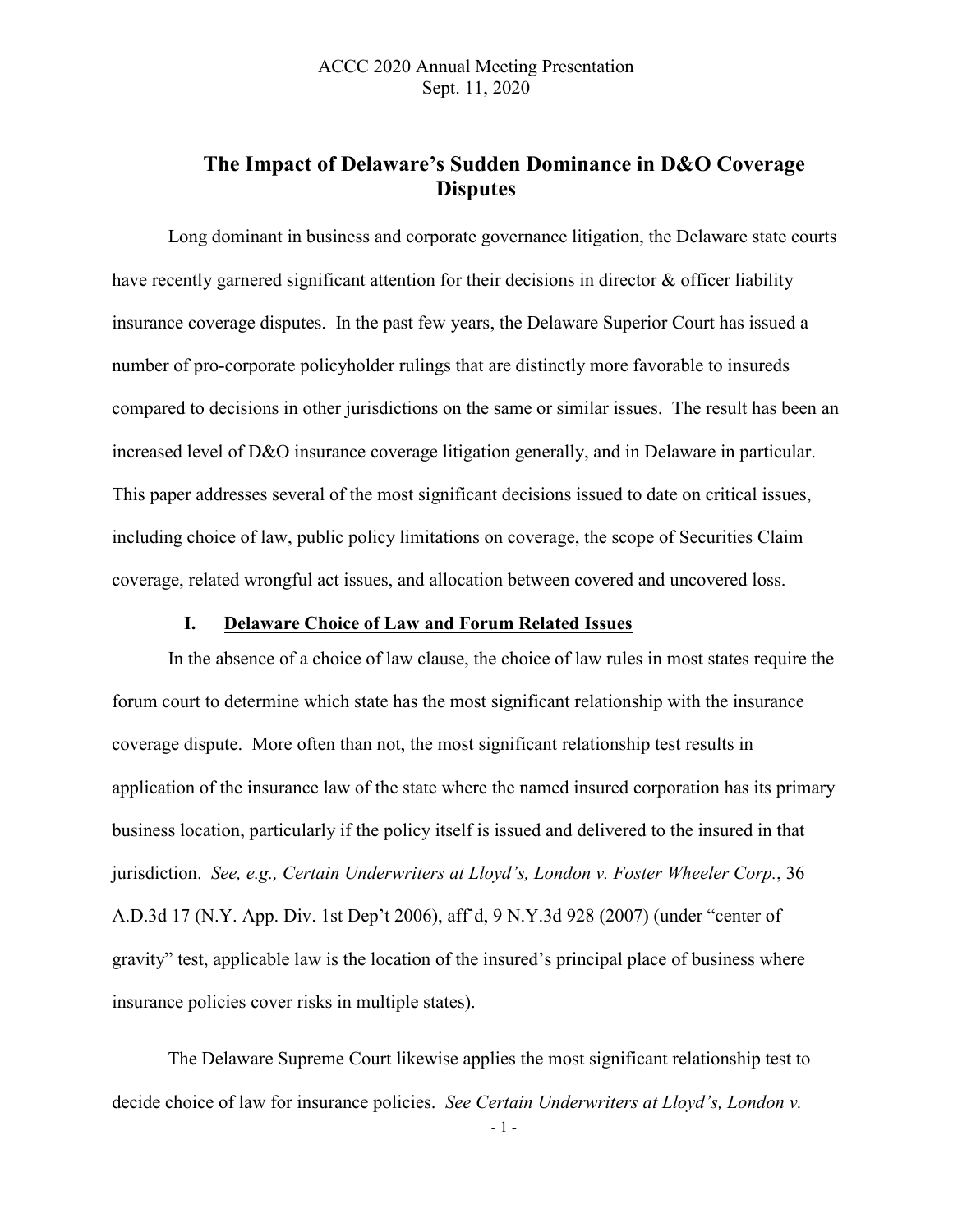*Chemtura Corp.*, 160 A.3d 457 (Del. 2017); *Travelers Indem. Co. v. CNH Indus. Am., LLC*, No. 420, 2018 WL 3434562 (Del. July 16, 2018) (TABLE). However, in a little-noticed decision in 2010, Delaware Superior Court Judge Fred Silverman, in a discussion that appears to be *dicta*, expressed why he thought Delaware law should apply to an insurance coverage dispute under a D&O policy issued to a company headquartered in Virginia but incorporated in Delaware. *See Mills Limited P'ship v. Liberty Mut. Ins. Co.*, No. 09C-11-174, 2010 Del. Super. LEXIS 563, 2010 WL 8250837 (Del. Super. Ct. Nov. 5, 2010). The coverage issue in *Mills* was an exhaustion question arising out of the settlement of a securities fraud claim. The court had actually found that a Virginia court would apply the same coverage standard as a Delaware court, and noted that "if the laws would produce the same decision, there is no real conflict and a choice of law analysis would be superfluous." *Id*. at \* 11 (citing *Great Am. Opportunities, Inc. v. Cherrydale Fundraising, LLC*, No. 3718, 2010 Del. Ch. LEXIS 15 (Del. Ch. Jan. 29, 2010). The court nevertheless addressed choice of law. The court noted that an optional arbitration clause in the policy provided that any arbitrators would "give due consideration" to the law of the insured's state of incorporation, and concluded that the parties "probably expected Delaware law to apply." *Id*. at \*14. The court noted that "a fundamental policy of contract law is protecting the parties' expectations." *Id.* at \*11. The court then cited the Restatement (Second) Conflicts of Law and listed the contacts set forth in §188 as considerations for determining applicable law when an insured risk involves multiple jurisdictions and is not "located" in a particular state. Those contacts included the places of contracting and of negotiation of the contract, but the court made no mention of a factual record or analysis in that regard. Instead, the court stated, without citing any precedential authority: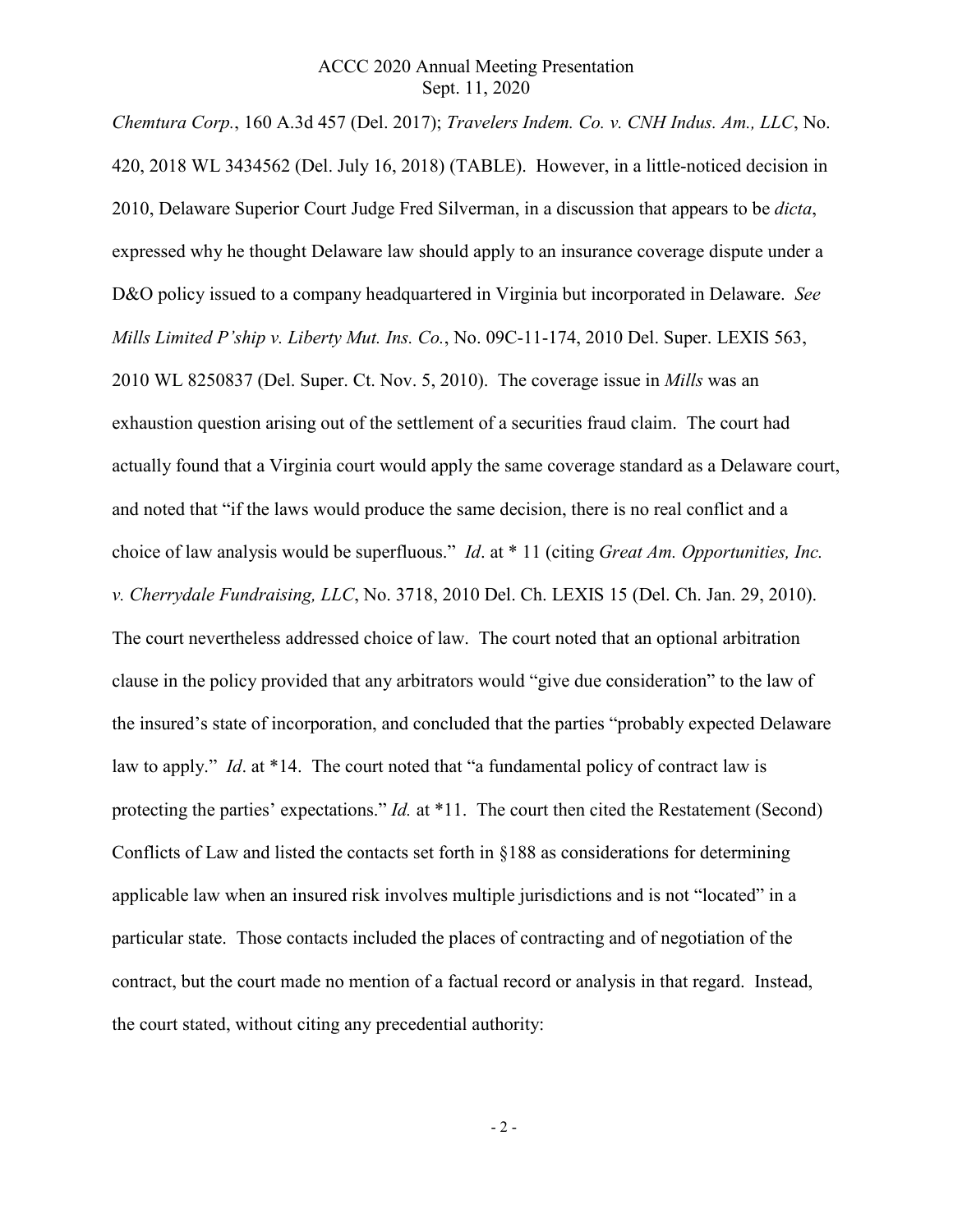When the insured risk is the directors' and officers' "honesty and fidelity" to the corporation, and the choice of law is between headquarters or the state of incorporation, the state of incorporation has the most significant relationship.

*Id.* at \*17-18.

The *Mills* decision drew little attention at the time.

In 2018, however, Judge Eric Davis of the Delaware Superior Court, in *Arch Insurance Co. v. Murdock*, 2018 Del. Super. LEXIS 96; 2018 WL 112911 (Del. Super. Ct. March 1, 2018) ("*Arch v. Murdock 2018*"), adopted and applied the *Mills* analysis in holding that the law of Delaware, rather than California, governed the construction of a D&O policy issued in California to Dole Food Company, Inc. The matter in dispute was coverage for a settlement of a Delaware Chancery Court action arising out of Dole CEO and controlling stockholder David Murdock's acquisition of 100% of Dole's publicly-traded stock. Dole was a Delaware corporation whose headquarters was in California. The primary defendants, Murdock and Dole's former general counsel, were located in California, and the insurers presented evidence that the relevant conduct of the parties had taken place in California, the policies were issued and delivered in California, and the policies contained California amendatory endorsements to conform the policies to California's insurance regulatory requirements. The policies contained no choice of law provision and no ADR clause like that in *Mills*. The court nevertheless applied Delaware law.

The court acknowledged that "[i]n complex insurance cases with risks in multiple states such as this one, Delaware courts have generally held that the most significant factor for the conflict-of-law analysis is the principal place of business of the insured because it is 'the situs which link[s] all the parties together,'" citing cases including *Liggett Group, Inc. v. Affiliated FM Ins. Co.,* 788 A.2d 134 (Del. Super Ct. 2001). *See Arch v. Murdock 2018*, 2018 Del. Super. LEXIS 96, at \*22. *Liggett* contained an in-depth choice of law analysis applying the law of the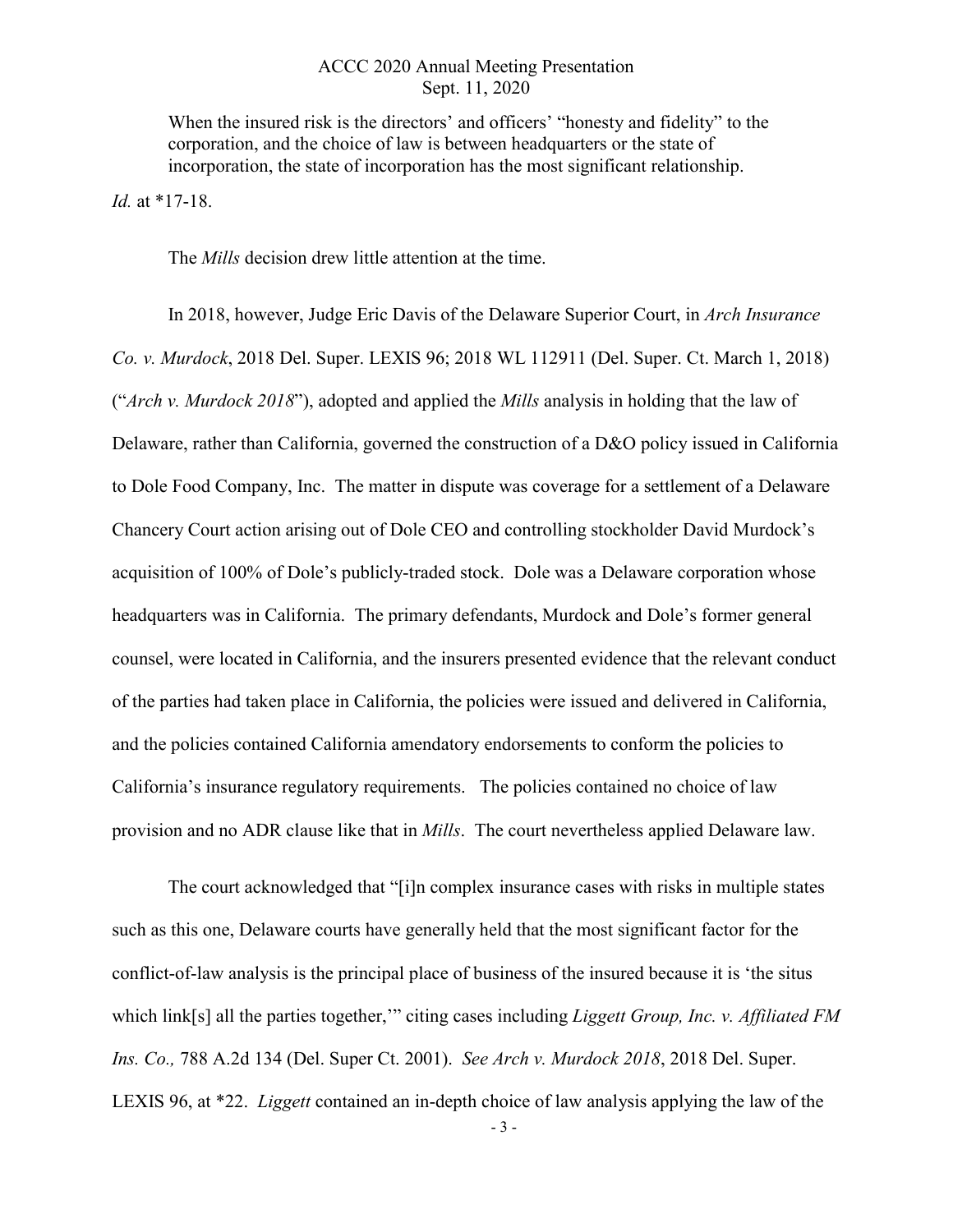state of the insured's headquarters to a general liability policy insuring risks in multiple states. Judge Davis observed that *Liggett* "is a very well-reasoned opinion and strong authority on the issue of choice of law in complex insurance coverage situations." *Id.* at \*24. But the court found *Mills* to be the "better authority" for a D&O policy, citing Judge Silverman's dicta that the state of incorporation has the "most significant relationship" to a D&O policy, which insures directors' and officers' "honesty and fidelity" to the corporation. *Id.*

The Delaware Supreme Court rejected the Dole D&O insurers' application for certification of Judge Davis's decision for interlocutory appeal. The coverage litigation has since been resolved, but one of the insurer parties reserved the right to appeal the choice of law ruling (and others) to the Delaware Supreme Court. The insurer's opening brief was filed under seal on July 7, 2020. The case caption is *RSUI Indemnity Company v. David H. Murdock, et al.*, No. 154,2020, in the Supreme Court of Delaware.

The Delaware Superior Court made several other controversial rulings in *Arch v. Murdock*, two of which are discussed later in this paper. But the impact of the choice of law decision to date has been significant. Since the court's March 1, 2018 decision, at least two courts have expressly adopted and applied the choice of law principle discussed in *Mills* and applied in *Arch v. Murdock I*, one characterizing the principle as a "consistent" holding of Delaware courts. *See Pfizer, Inc. v Arch Ins. Co.*, No. N18C-010310, 2019 WL 3306043, 2019 Del. Super. LEXIS 345 at \*19 (Del. Super. Ct. July 23, 2019) ("[A]pplying Delaware law here accords with this Court's consistent application of Delaware law to resolve disputes over insurance coverage of directors' and officers' liability."); *Calamos Asset Mgmt. v. Travelers Cas. & Sur. Co. of Am*, No. 18-1510, 2020 U.S. Dist LEXIS 111895 (D. Del. June 25, 2020). Other Delaware Superior Court judges have acknowledged the principle in *dicta*. *See IDT Corp. v.* 

- 4 -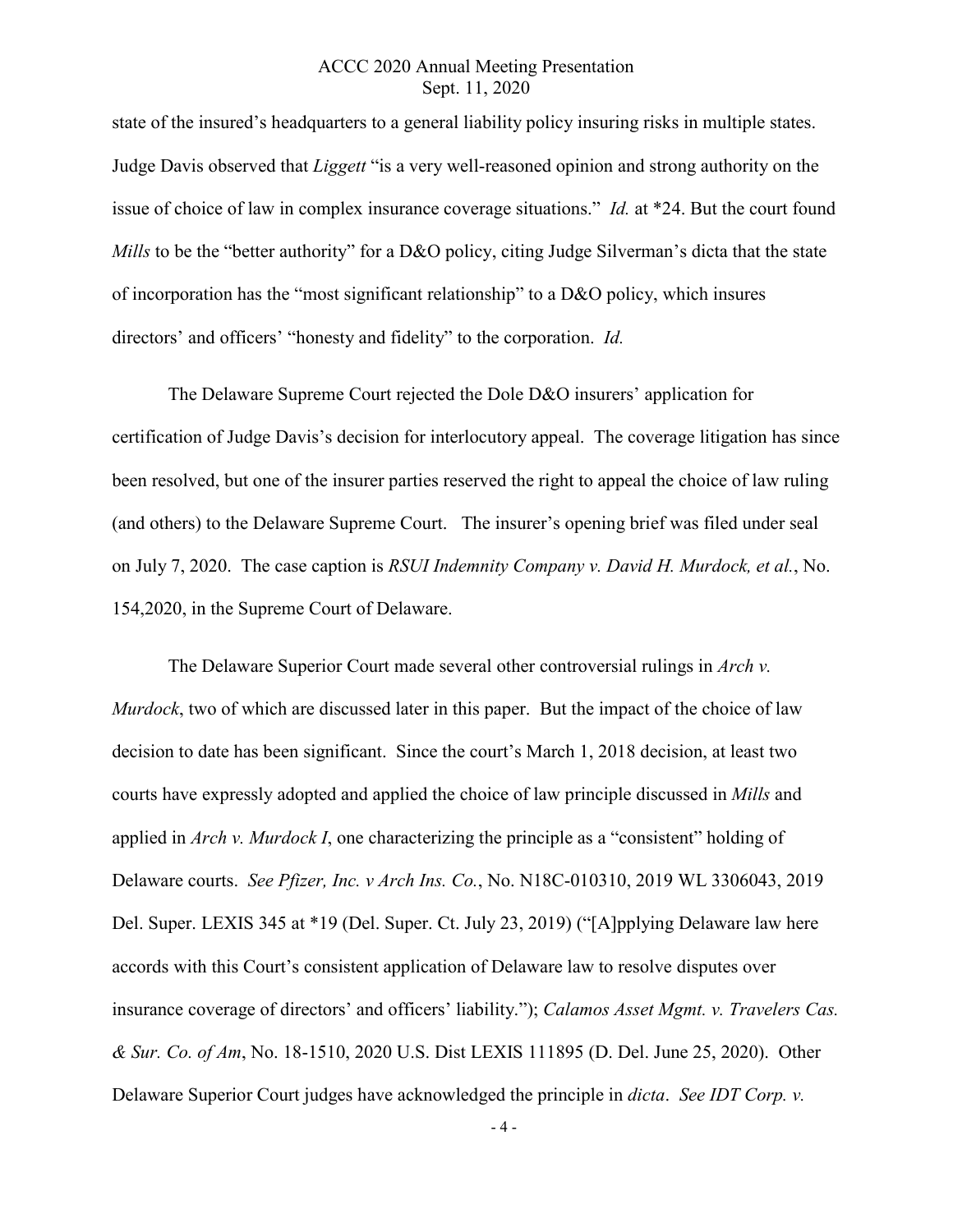*U.S. Specialty Ins. Co*., 2019 Del. Super. LEXIS 55\*; 2019 WL 413692 (Del. Super. Ct. Jan. 31, 2019) (noting there was no conflict of laws in the case and that a Delaware court should therefore "avoid a choice-of-law analysis altogether," but then noting "one more thing"— "Delaware courts have consistently held" (citing only *Mills*) that Delaware law should apply to a Delaware corporation's D&O policy); *Ferrellgas Partners, L.P. v. Zurich Am. Ins. Co*., 2020 Del. Super. LEXIS 41, at \*8; 2020 WL 363677 (Del. Super. Ct. Jan. 21, 2020) (finding no need to choose between Texas and Delaware law, but asserting that Delaware courts "consistently" have held (citing *IDT* and *Mills*) that Delaware law applies to D&O insurance disputes with Delaware corporations.).

It remains to be seen whether *Mills* and *Arch v. Murdock I* approach will be upheld by the Delaware Supreme Court or followed by other jurisdictions. Indeed, a New York trial court recently rejected the *Mills* analysis in connection with a series of D&O coverage disputes arising out of the American Realty Capital accounting fraud. In *XL Specialty Insurance Co. et al. v. AR Capital, LLC, et al*, No. 650018/2019 (Sup. Ct., NY Cty., NY) the court applied New York law over Delaware law to a D&O policy issued to a Delaware-incorporated insured, AR Capital, LLC, with a principal place of business in New York. *See* Transcript of Hearing at 45-49, attached to Decision + Order on Motion (Jan. 31, 2020), *XL Specialty Ins. Co. et al. v. AR Capital, LLC, et al*, No. 650018/2019 (Sup. Ct., NY Cty., NY). The insureds had asserted counterclaims against excess D&O insurers for breach of contract and bad faith and argued for application of Delaware law based on *Mills* in opposing a motion to dismiss those claims. The New York court rejected that argument, distinguishing the choice of law analysis in an insurance coverage case from that in an "internal affairs doctrine" case – such as breach of fiduciary or other duties to shareholders by corporate officers – "where you look at the state of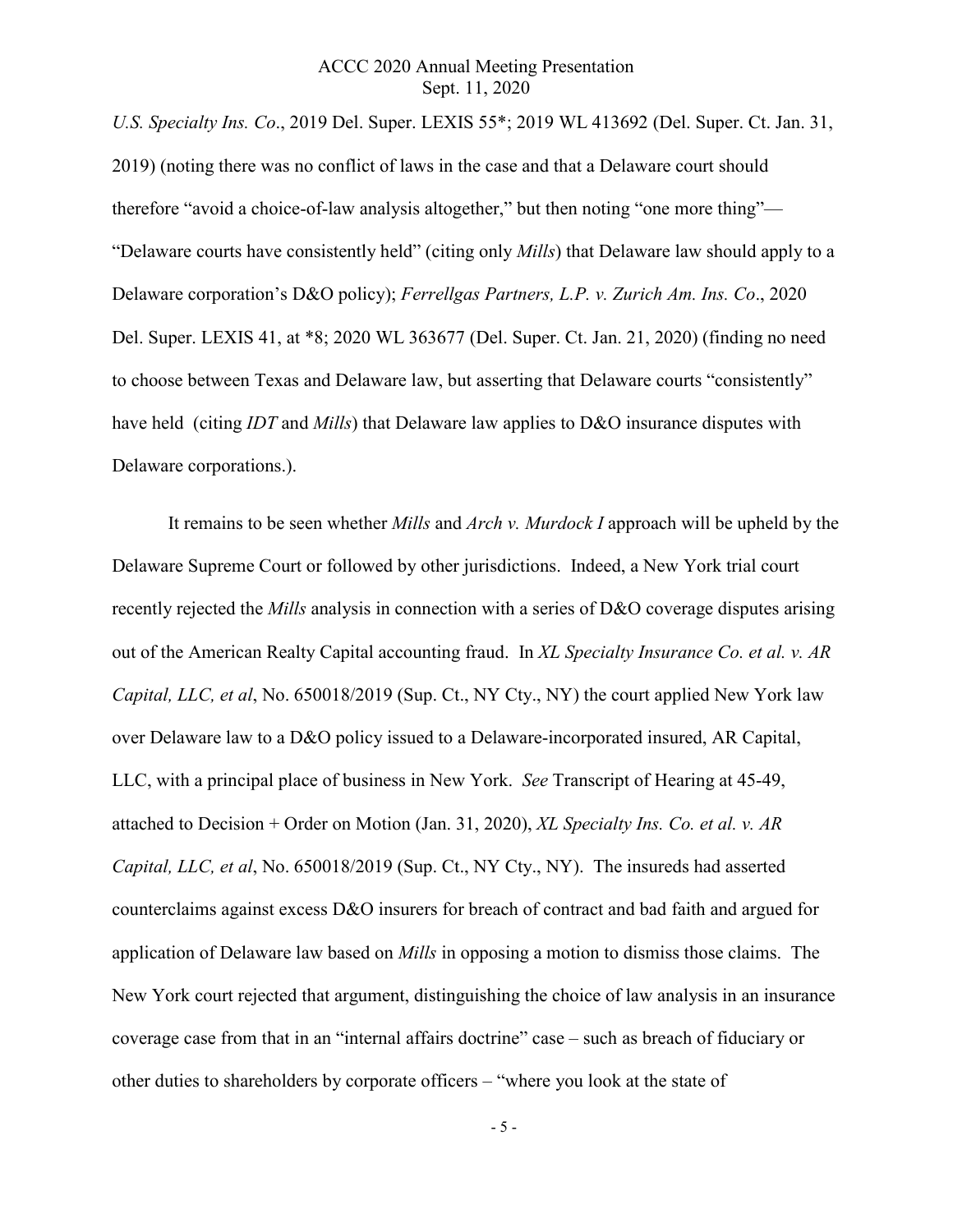incorporation." *Id.* at 8. Specifically, the court ruled that a contract choice of law analysis should apply, even if the underlying claim for which the insured seeks coverage is an "internal affairs" matter.

This case is not about whether the defendants breached their fiduciary duties to the shareholders of their WREIT [sic]. It's about -- that claim is already settled. The question here is about insurance coverage and interpretation of the insurance contract.

*Id.* at 46. Consistent with New York's "center of gravity" test, the court ruled that the insured's "state of domicile should be the driving force" in the choice of law analysis. *See* Transcript at 46.

The American Realty Capital insurance dispute resulted in other Delaware Superior Court rulings on *forum non conveniens*, personal jurisdiction and comity, all of which have taken on greater significance in light of the *Mills* and *Arch v. Murdock 2018* decisions. The issues arose because of a race to the courthouse in which the insurers filed in New York and the insureds filed in Delaware a day later.

First, the Delaware Superior Court rejected the insurer's motion to dismiss the second filed Delaware action on *forum non conveniens* grounds. The court found that the Delaware and New York cases would be deemed contemporaneously filed, with no "first-to-file" preference. The court applied a *forum non convenien*s analysis and held that the insurer defendants failed to establish they would suffer "overwhelming hardship" if required to litigate in Delaware and that the so-called *Cryo-Maid* factors (balancing of the parties' interests)<sup>[1](#page-6-0)</sup> did not "tip in favor of"

<span id="page-6-0"></span> <sup>1</sup> *See Gen. Foods Corp. v. Cryo-Maid, Inc*., 198 A.2d 681 (Del. 1984). One of the *Cryo-Maid*  factors is whether Delaware substantive law would apply to the case. The defendant insurers argued that New York law would apply, but the plaintiff insureds' asserted there was no conflict between the relevant laws of the two states. The court made no ruling on choice of law and treated it as a neutral factor. *Id.* at  $*16-17.$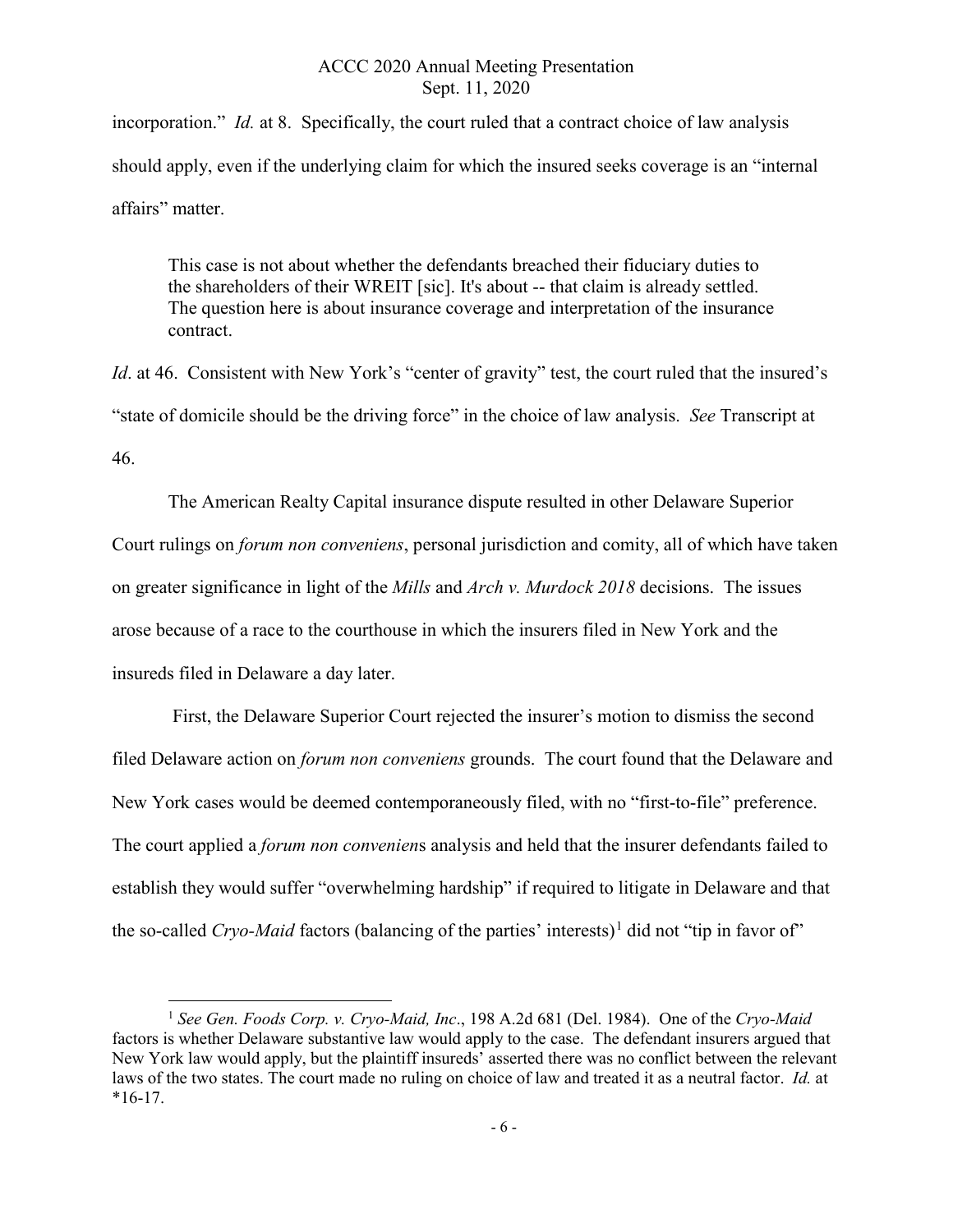staying the Delaware litigation in deference to the New York forum. *See AR Capital, LLC v. XL Specialty Ins*. Co., 2019 Del. Super. LEXIS 216, at \*20, 2019 WL 1932061 (Del. Super. Ct. April 25, 2019), *reh'g denied* 2019 Super. LEXIS 288 (May 29, 2019).

Meanwhile, the New York trial court denied the insureds' motion to dismiss the New York case in favor of the Delaware forum, based on New York's strong interest in the dispute and application of the "first filed" rule. On appeal, the First Department affirmed the decision. *See XL Specialty Ins. Co. v. AR Capital, LLC*, 181 A.D.3d 546 (NY App. Div. 1st Dep't 2020).

*Second*, the Delaware Superior Court addressed personal jurisdiction with respect to certain Difference in Conditions ("DIC") insurers that had been sued in Delaware but were not involved in the New York litigation. The DIC insurers sought dismissal for lack of personal jurisdiction because their policies had been issued to a different named insured headquartered in New York and incorporated in Maryland, and that insured had no place of business in Delaware. The court granted the jurisdiction motion as to the DIC insurers, holding that under recent United States Supreme Court case law, in order for the court to exercise general personal jurisdiction over the DIC insurers, they would either have to be incorporated or have their principal place of business in Delaware, which they did not. *Id.* at \*8. The court ruled that personal jurisdiction also was lacking, and found inadequate the insureds' allegations that the DIC insurers are licensed to do business and in fact transact business in Delaware, and that they write insurance policies covering Delaware citizens. *Id.* at \*13. Those connections, according to the court, were "outside the context of this lawsuit," and the cause of action asserted against the DIC insurers did not arise from their conduct in Delaware. *Id.*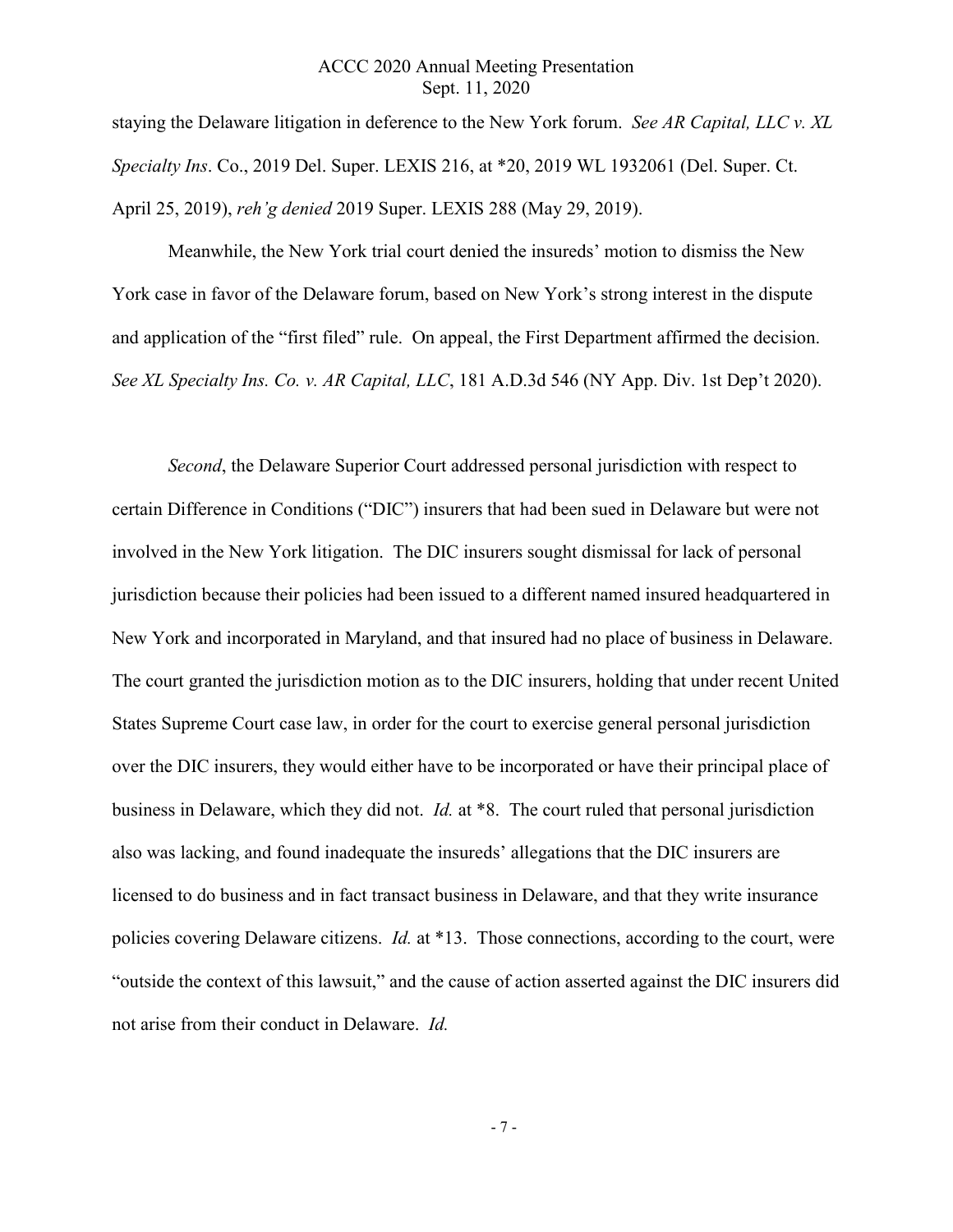The AR Capital coverage litigation proceeded simultaneously in two jurisdictions for over a year and a half, with the parties coordinating discovery between the two cases. However, on a second round of dismissal motions filed in the Delaware action, the insurers again asked the Delaware Superior Court to dismiss or stay the Delaware litigation in deference to the New York action. Although the Delaware court again rejected the *forum non conveniens* argument, it decided to stay the litigation on principles of comity. This was based on the substantive rulings that had been reached in the New York litigation by the trial court, and affirmed by the Appellate Division, that New York was a logical forum and New York had a legitimate interest in the litigation,. *See AR Capital, LLC v. XL Specialty Ins. Co.,*, No. N19C-01-024, 2020 WL 4907990 (Del. Super. Ct. Aug. 3, 2020).

#### **II. Coverage for Settlement Reached After Trial Court Decision Finding Fraud**

The *Arch v. Murdock* case also raised a unique question regarding the primary D&O policy's conduct exclusion and the insurability of fraudulent conduct under Delaware law. As noted above, the underlying claim against Murdock and others arose out of Murdock's taking Dole private in a November 2013. The price and other terms of the transaction were approved by a special committee of the Dole board and a narrow majority of disinterested stockholders. *See In re Dole Food Co. Stockholder Litig*., No. 8703, No. 9079, 2015 Del Ch. LEXIS\* 223 (Del. Ch. August 27, 2015) (the "Chancery Court Decision"), at \*73-80. Dole stockholders sued Murdock and others in Delaware Chancery Court, alleging breaches of fiduciary duty that had artificially deflated the market value of Dole's stock and had allowed Murdock to acquire the stock at an unfair price. *See id.* at \*2-7. After a full bench trial, Vice Chancellor Travis Laster found that Murdock, the General Counsel, and Murdock's holding company DFC Holdings were jointly liable for breach of their duties of loyalty to the selling stockholders, specifically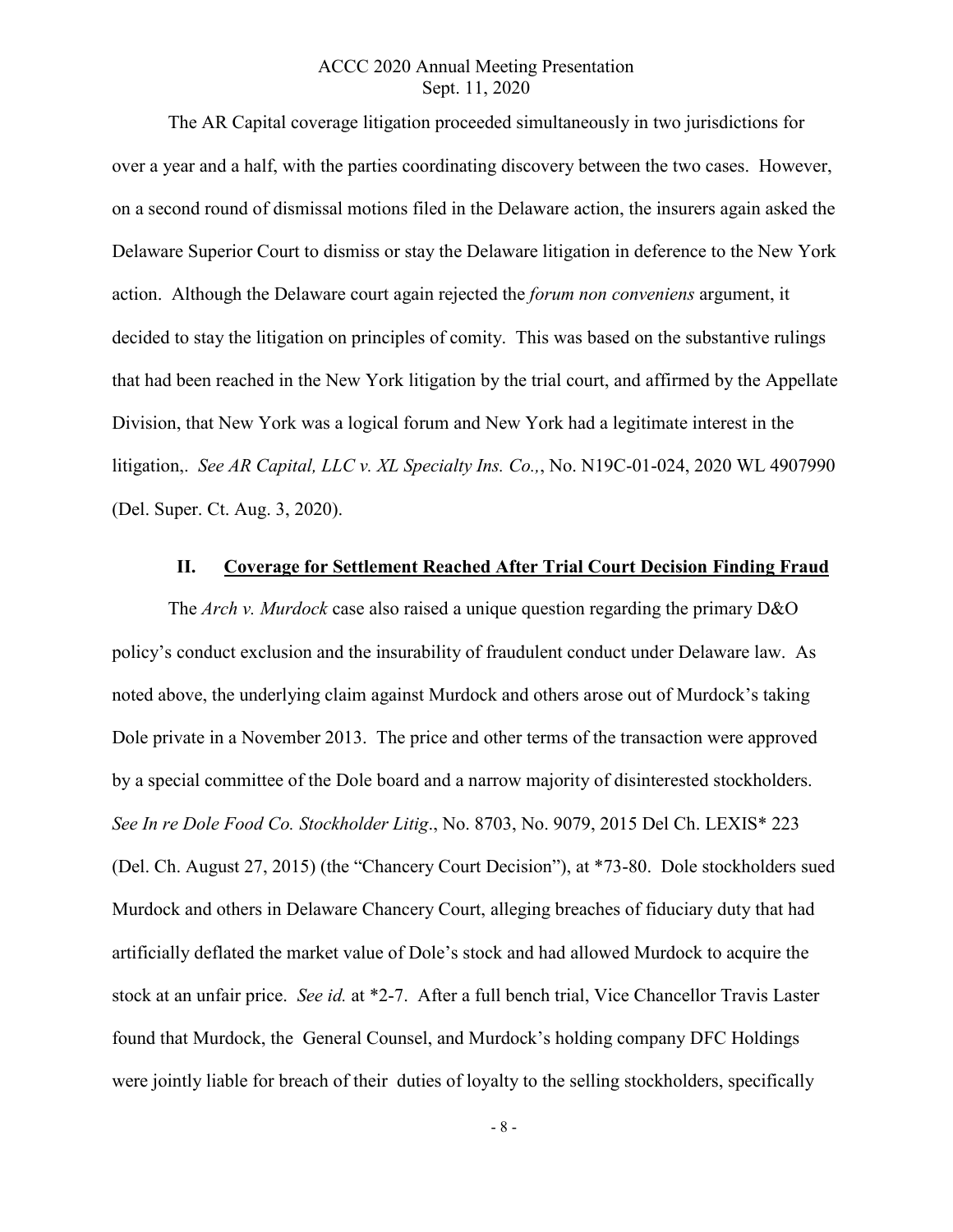finding and repeatedly characterizing Murdock's and the General Counsel's as conduct as "fraud." *See, e.g*., *id.* at \*155 ("Murdock and Carter's pre-proposal efforts to drive down the market price and their fraud during the negotiations reduced the ultimate deal price by 16.9%."); *see also Arch Ins. Co. v. Murdock*, 2018 Del. Super. LEXIS 96 \*; 2018 WL 112911 (Del. Super. Ct. March 1, 2018) ("*Arch v. Murdock 2018*"), at \*17 ("Vice Chancellor Laster specifically found that 'Murdock and Carter's conduct throughout the Committee process . . . demonstrated that their actions were not innocent or inadvertent, but rather intentional and in bad faith.'"). Vice Chancellor Laster found that Murdock and the two other responsible defendants were liable to Dole stockholders in the amount of over \$148 million. *See Dole* Chancery Court Decision, 2015 Del Ch. LEXIS\* 223, at \*158.

Shortly after the Chancery Court Decision was issued, before the issuance of a final order and without the Dole D&O Insurers' written consent, the *In re Dole* parties reached a settlement in which Murdock agreed to pay 100% of the Chancery Court's award against him and the other defendants (the "Dole Settlement"). Murdock then sought coverage for the Dole Settlement from the Dole D&O insurers. In the subsequent *Arch v. Murdock* insurance coverage action, the insurers asserted – among other defenses to coverage for the Dole Settlement – both the primary policy's conduct exclusion and the uninsurability of fraud as a matter of public policy.

The D&O primary policy's conduct exclusion stated that the policy would provide no coverage for any Loss on account of a Claim;

based upon, arising out of or attributable to … [a]ny profit … or financial advantage to which the Insured was not legally entitled; or [a]ny willful violation of nay statute or any deliberately … fraudulent act, error or omission by the Insured, *if established by a final and non-appealable adjudication adverse to such Insured in the underlying action.*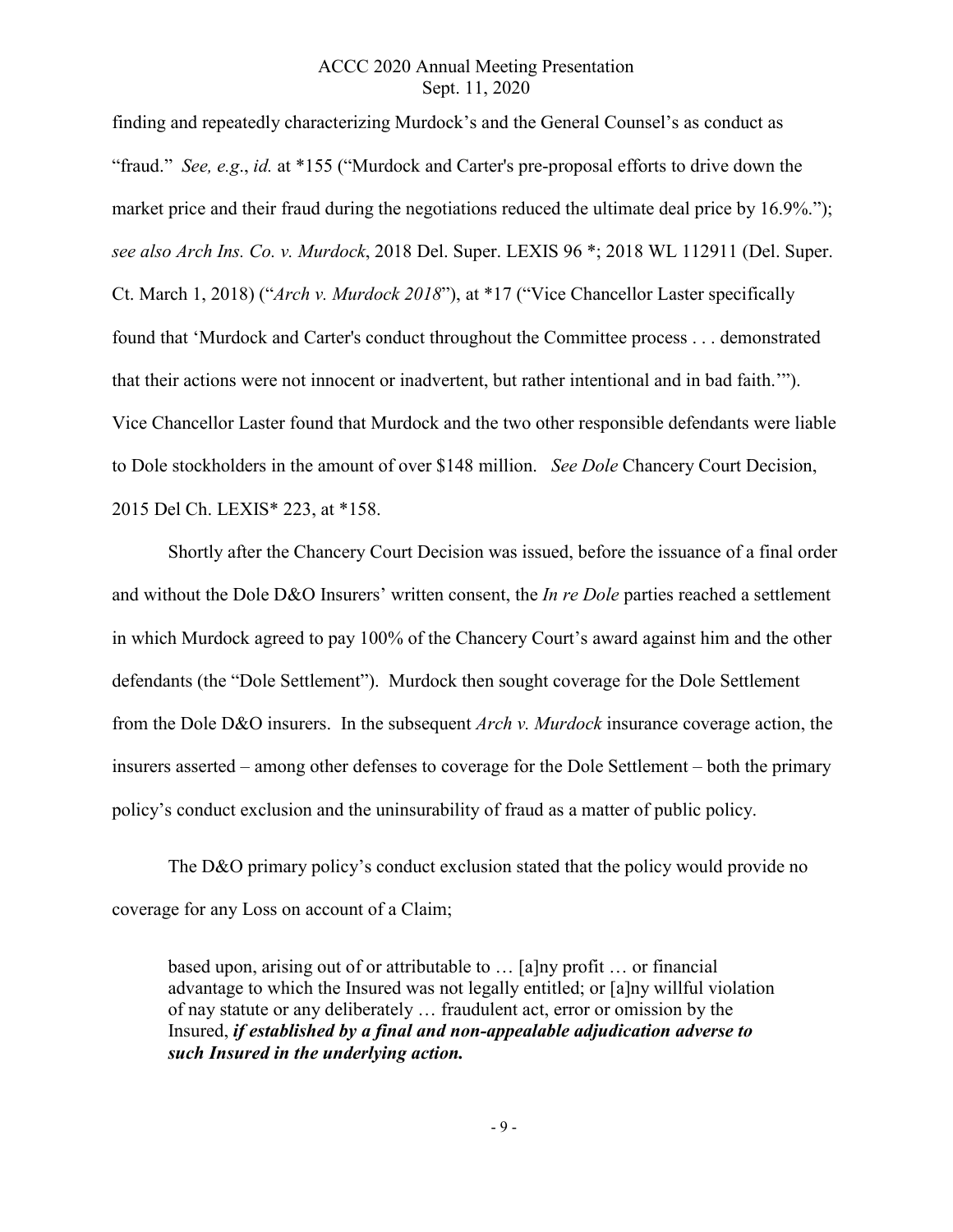*Arch v. Murdock I*, at \*8 (emphasis added). The Superior Court granted the insureds' motion to dismiss the insurers' claim based on the exclusion. *See Arch Ins. Co. v. Murdock*, 2016 Del. Super. LEXIS 645, 2016 WL 7414218 (Del Super. Ct. Dec. 21, 2016) ("*Arch v. Murdock 2016*"). The court did not question that the underlying court's findings of fraud and deliberate conduct, and indeed ultimately ruled that the insureds were collaterally estopped from denying those findings. *See Arch v. Murdock 2018,* 2018 Del. Super. LEXIS 96, at \*18. The court also acknowledged that the underlying settlement and the subsequent Chancery Court order approving were "carefully crafted to mitigate the findings of" the Chancery Court Decision, possibly for the purpose of "maintain[ing] insurance coverage." *Id.* at \*20. But the court found that the conduct exclusion did not bar coverage for the settlement, because "the [Chancery Court Decision] was not a final and non-appealable decision," *Id.* at \*21.

The Superior Court's written opinion did not comment on the primary case law relied on by the insurers in their briefing: *In re IBP, Inc. S'holders Litig. v. Tyson Foods, Inc.,* 793 A.2d 396 (Del. Ch. 2002) ("*IBP*"), *appeal dismissed in part sub nom. Tyson Foods, Inc. v. Aetos Corp.*, 809 A.2d 575 (Del. 2002) ("*Tyson*"), and *aff'd Tyson Foods, Inc. v. Aetos Corp.*, 818 A.2d 145 (Del. 2003). In *IBP*, a party who entered and obtained court approval of a case after a post-trial decision returned to the court and moved to vacate the interlocutory order. Then-Vice Chancellor Strine rejected the motion, ruling that under Chancery Court rules, the interlocutory order *became* a final and non-appealable judgment as a result of the court's approval of the settlement. *IBP,* 793.A.2d at 400. The Delaware Supreme Court affirmed Vice Chancellor's Strine's ruling, explaining that when parties settle and waive any right to appeal, an interlocutory ruling "achieves finality" and becomes a "final and non-appealable adjudication." *Tyson*, 809 A.2d at 580.

- 10 -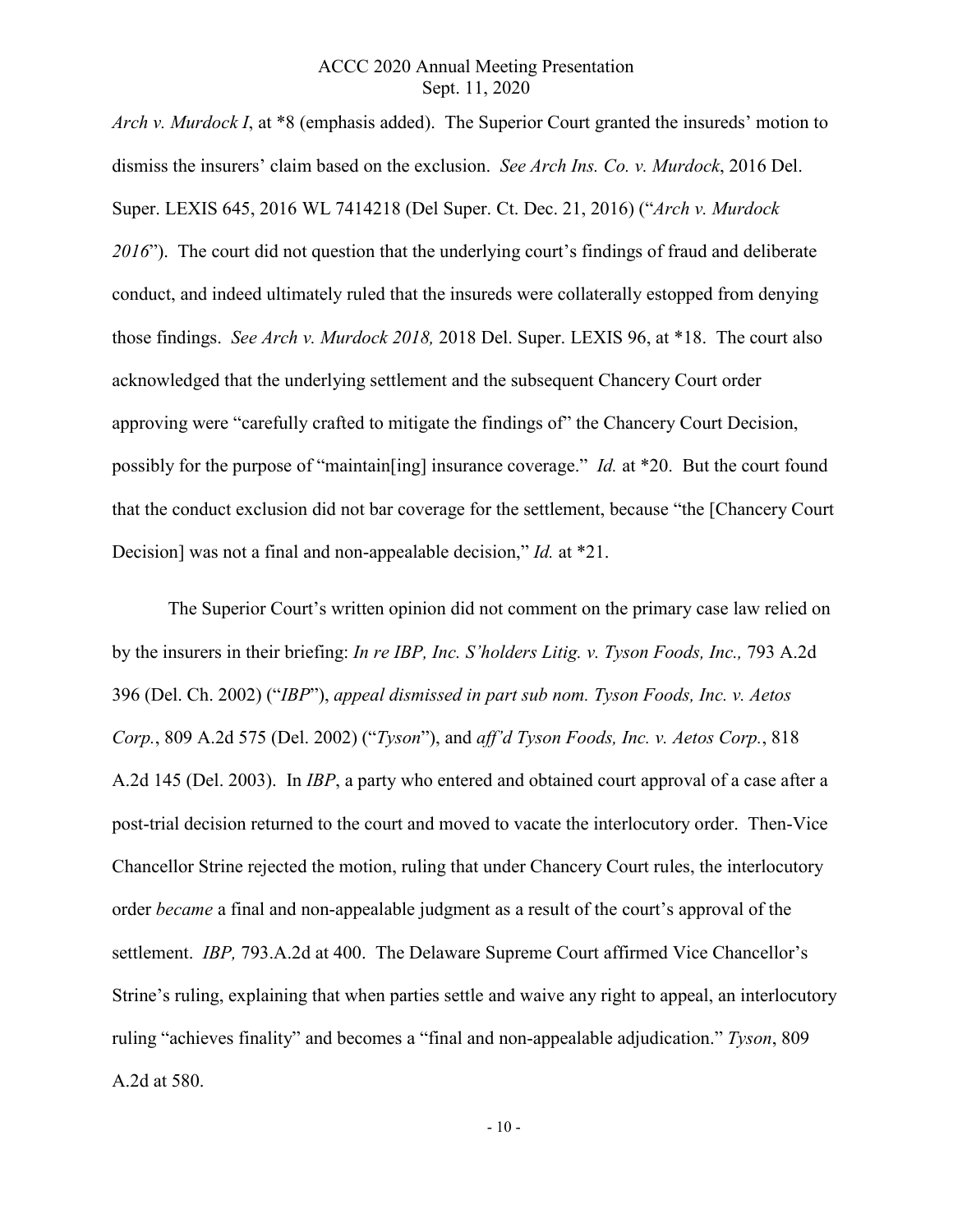The *Arch v. Murdock* court nevertheless found that the "plain, unambiguous language" of the conduct exclusion did not apply because (i) the Chancery Decision did not constitute a final and non-appealable adjudication, and (ii) the Chancery Court's "Settlement Order and Final Judgment did not make findings regarding fraudulent acts by an insured." *Arch v. Murdock 2016*, 2016 Del. Super. LEXIS 245, at \*21.

The Delaware Supreme Court's treatment of this issue on appeal will be worth watching, for reasons beyond the Superior Court's failure to address the *IBP* and *Tyson* decisions. A year later in the same case, the *Arch v. Murdock* court held that the same Chancery Court Decision was "finally adjudicated" for purposes of collateral estoppel. *See Arch v. Murdock 2018,* 2018 Del. Super. LEXIS 96 *at \*17-18.* The court cited the *Tyson* decision that it did had not addressed in the *April v. Murdock 2016* decision on the conduct exclusion. *Id.* at \*16. For collateral estoppel purposes, the court found that the Chancery Court Decision "is sufficiently definite to be a final judgment on the merits," *id.* at \*18, and ruled that "the Court will employ collateral estoppel against the Insureds on factual issues determined in the [Chancery Court Decision] to the extent those factual issues are relevant to issues in this civil action." *Id.* at \*18-19. The court distinguished its holding from its earlier one on the conduct exclusion*,* quoting its own dicta from that earlier decision that there is a "big difference between [a collateral estoppel finding and] finding that contractually you agreed to a final non-appealable order. . . ." *See id.* at \*16 n.91, *quoting Arch v. Murdock 2016*, 2016 Del. Super. LEXIS 96 at \*15-16.

The collateral estoppel issue was before the *Arch v. Murdock* court because the insurers were seeking summary judgment on their defense that allowing Murdock to obtain insurance reimbursement for his payment in the Dole Settlement would violate Delaware public policy, as it would allow a Delaware director or officer to profit from conduct that a Delaware Chancery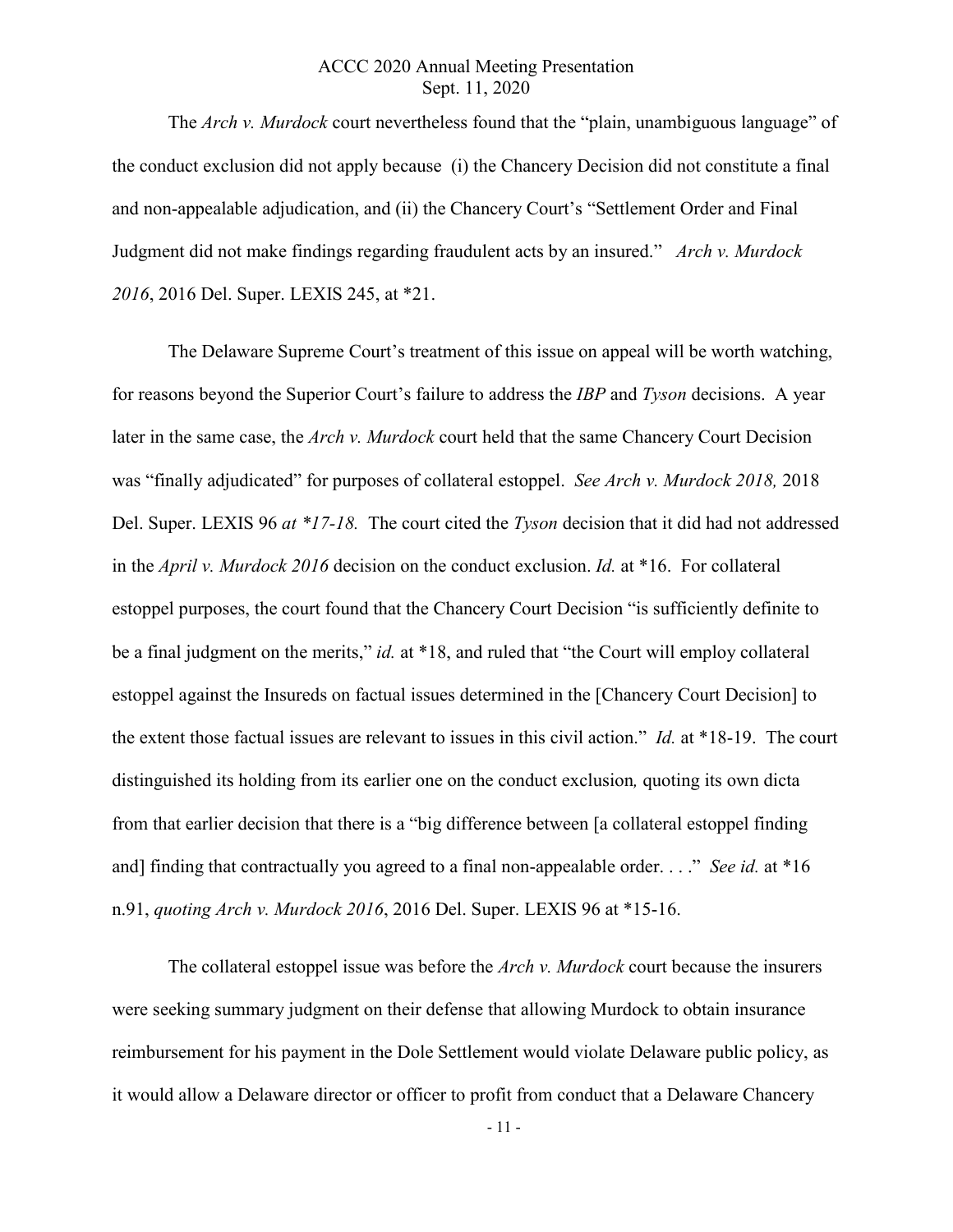Court had found to be a fraud against Dole's stockholders. The court rejected that defense in the same decision. The court acknowledged that it could not enforce an insurance provision that is contrary to Delaware public policy, but stated that Delaware courts may not "void an otherwise valid contract provision 'in the absence of clear indicia that such a policy actually exists.'" *See Arch v. Murdock 2018,* 2018 Del. Super. LEXIS 96, at \*26-27, *citing Whalen v. On-Deck, Inc*., 514 A.2d 1072, 1074 (Del. 1986). The court stated that it could not find a Delaware decision holding that a corporation cannot obtain directors and officers insurance that covers breach of loyalty based on fraud. *See id.* at \*27. The court cited *Whalen*, noting that the Delaware Supreme Court held that there was no Delaware public policy against insurance coverage for punitive damages. *See id.* The court also observed that  $\S 145(g)$  of the Delaware General Corporation Law gives corporations the power to purchase insurance coverage for directors and officers "against any liability that could be asserted against him. *See id*. Finally, though acknowledging that "it may strain public policy to allow a director to collect insurance on a fraud," the court denied the insurers' motion, holding that Delaware public policy did not "clearly prohibit the Insurers from indemnifying the Insureds' fraud." *Id*. at \*28.

The *Arch v. Murdock* decision on coverage for fraud is a striking example of the potential impact of the same court's decision on application of Delaware law to a D&O policy. The insurers sought application of the law of California, which includes a statutory provision barring insurance coverage for willful misconduct. S*ee* California Ins. Code § 533. Application of that California statute to the *Arch v. Murdock* coverage dispute might well have changed the outcome.

The Dole Settlement also raised the question whether Murdock's payment of additional consideration for the Dole shares he purchased constituted insurable "Loss". The court granted

- 12 -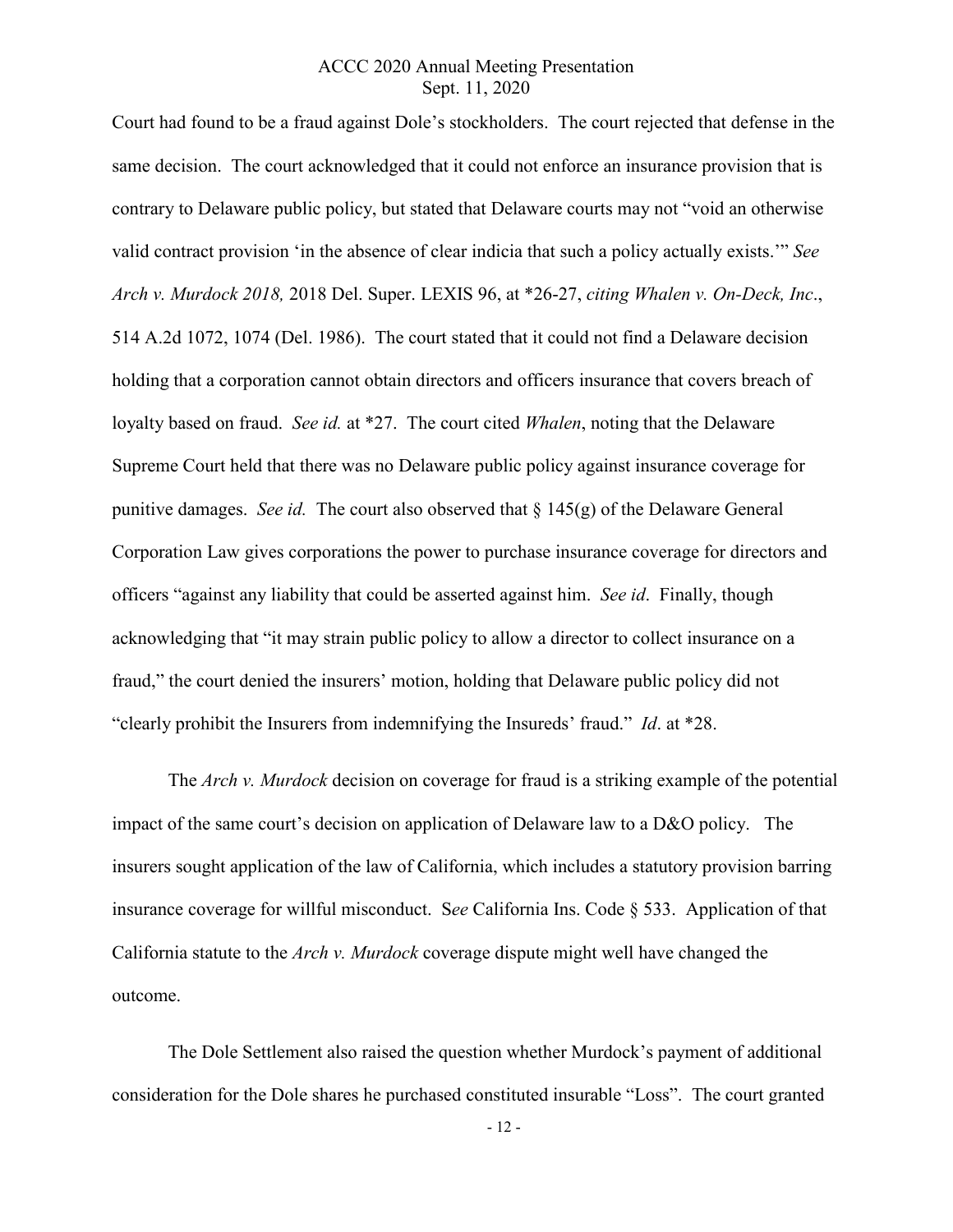the insureds' summary judgment motion on that issue, finding that the Dole Settlement fell within the primary policy's definition of Loss, which expressly included "settlement amounts." *Arch Ins. Co. v. Murdock*, 2019 Del. Super LEXIS 227, at \*24, 2019 WL 2005750 (Del. Super. Ct. May 7, 2019) (*Arch v. Murdock III*). Although the policy's Loss definition expressly did not include "amounts representing the increase in the consideration paid … by the Policyholder in connection with its purchase of any securities," the court found that language did not apply because Murdock, rather than Dole (the policyholder), paid the Dole Settlement. *Id*. The court made no specific finding regarding whether Delaware public policy barred coverage for the Dole Settlement as disgorgement or restitution, but in light of his earlier decision on public policy and its reliance on the Delaware Supreme Court's *Whalen v. On-Deck, Inc*. decision in *Arch v. Murdock 2018*, the court's views on that specific issue were evident. A Delaware Superior Court had already ruled in 2015 that a restitutionary settlement was covered under a similarly worded D&O policy because of the policy's inclusion of "settlements" in is definition of Loss and a final adjudication condition in its illegal profit exclusion. *See Gallup, Inc. v. Greenwich Ins. Co*., 2015 Del. Super., LEXIS 129, 2015 WL 1201518 (Del. Super Ct., February 25, 2015).

The *Arch v. Murdock* decisions on the conduct exclusion and Delaware public policy on insuring fraud are on appeal in *RSUI Indemnity Company v. David H. Murdock, et al.*, No. 154,2020, in the Supreme Court of Delaware.

#### **III. Coverage For a Shareholder Appraisal Action**

Under most public company D&O policies, entity coverage is available only for a "Securities Claim." In 2019, Delaware courts issued two rulings regarding what constitutes a D&O insurance "securities claim." The first of these rulings found, as a matter of first impression, that a shareholder appraisal action pursuant to 8 Del. C. § 262 constitutes a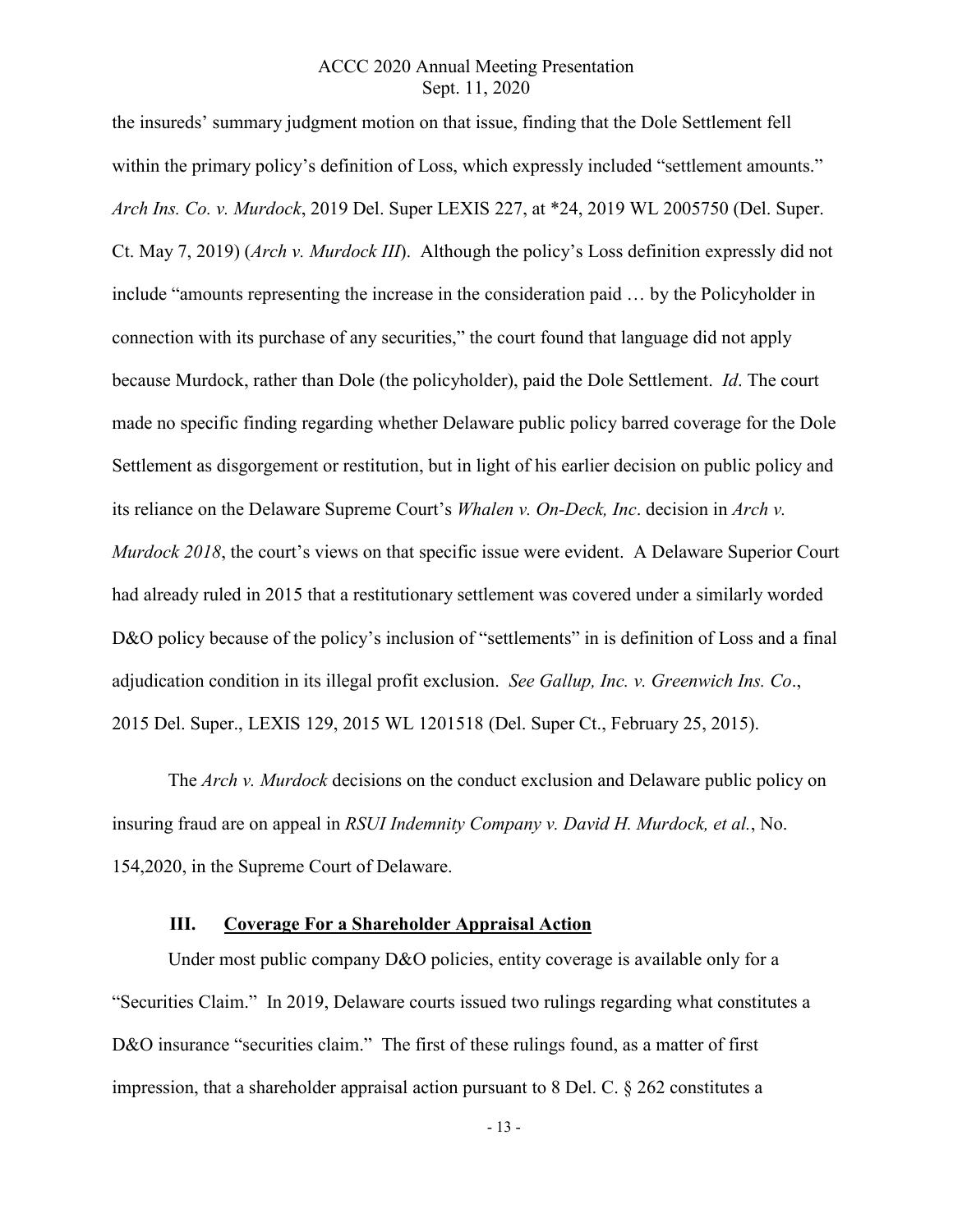"Securities Claim," which the D&O policy at issue in that case defined as "any actual or alleged violation of any federal, state or local statute, regulation, or rule or common law regulating securities . . . ." *Solera Holdings, Inc. v. XL Specialty Ins. Co.*, 213 A.3d 1249, 1254 (Del. Super. Ct. [2](#page-14-0)019).<sup>2</sup>

By way of background, section 262 of the Delaware General Corporation Laws confers upon any stockholder holding shares at the time of certain types of mergers or consolidations the right to demand an appraisal by the Delaware Court of Chancery of the fair value of the shares. See 8 Del. C. § 262. *See also Verition Partners Master Fund, Ltd. v. Aruba Networks, Inc.,* 210 A.3d 128 (Del. 2019) (discussing valuation standards applicable to a section 262 appraisal action). No allegations of wrongdoing are required to plead an appraisal action.

The underlying claim in *Solera Holdings* was an appraisal action brought against Solera, the insured, following a merger between Solera and another company. *See id*. at 1252. The underlying plaintiffs claimed that the fair market value of their shares at the time of the merger was greater than the agreed merger price. The appraisal action did not allege any claims against Solera other than a request for an appraisal. *See id.* Solera requested coverage from its D&O insurer, which denied coverage on the basis that an appraisal action is not a claim for a "violation" of any law, as required by the policy definition of "Securities Claim," because "a 'violation' of law must involve wrongdoing, and allegations of wrongdoing are not required in an appraisal action." *Id*. at 1253. The D&O policy did not define the term "violation." *See id*. at 1255.

<span id="page-14-0"></span> <sup>2</sup> The Superior Court's ruling in *Solera Holdings* is currently pending on appeal before the Delaware Supreme Court.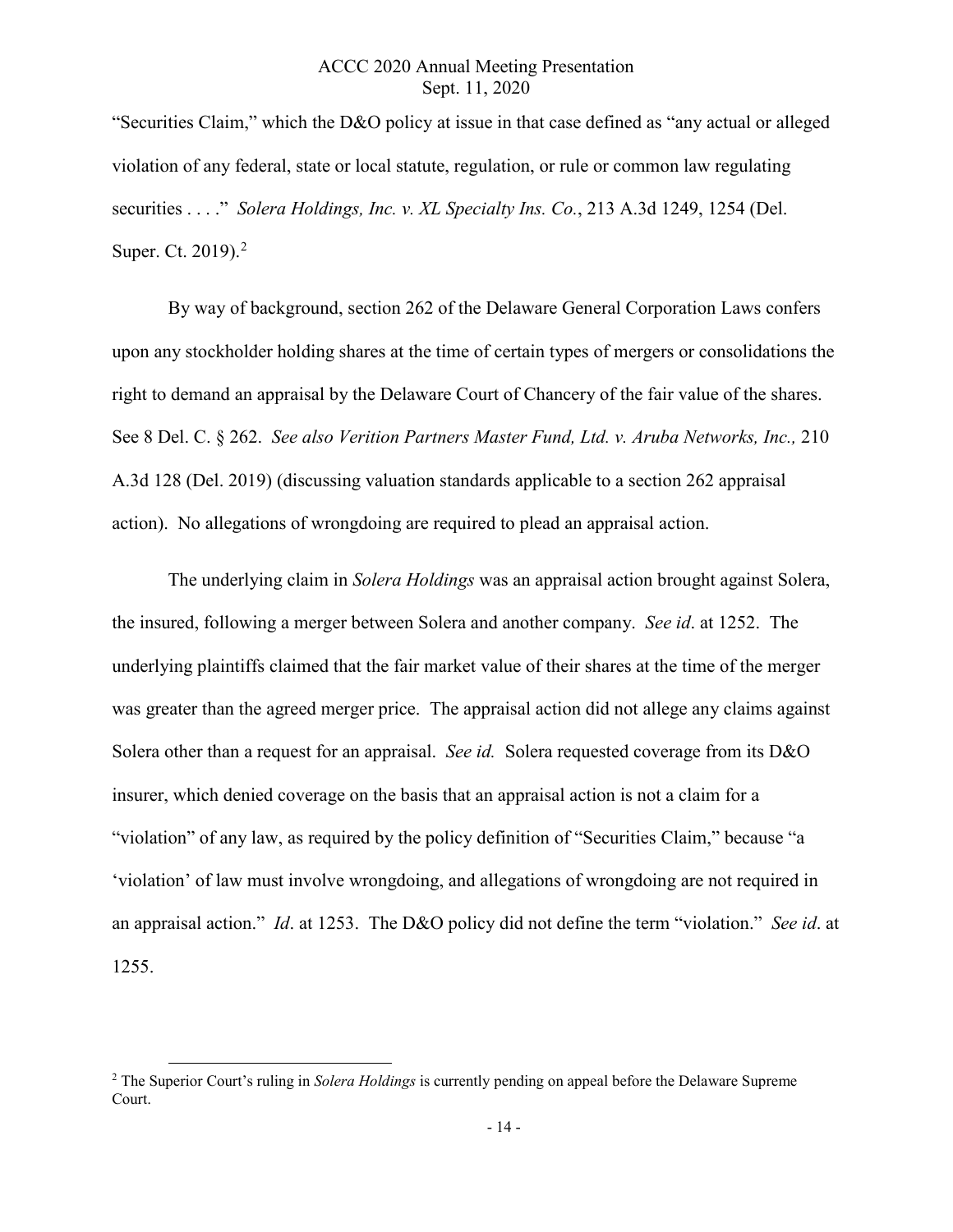In response, Solera argued that the term "violation" does not require any wrongdoing; it merely requires an alleged violation of a legal standard. *See id*. at 1255. Accordingly, Solera argued, the appraisal action alleges a violation of law because an appraisal action "inherently alleges a violation of the statutory obligation to provide shareholders fair value for their shares when they are cashed out of their position." *Id*. at 1255.

Agreeing with Solera, the Delaware Superior Court held that a shareholder appraisal action against an insured entity is a "Securities Claim" because it alleges a violation of a law or rule regulating securities. *See id*. at 1255-56. The stockholders have a legal right to receive fair market value for their shares, reasoned the court, and the basis for an appraisal action is an allegation that the stockholders did not receive fair market value. *See id*. at 1256. In so ruling, the court rejected the insurers' argument that an appraisal action is not a Securities Claim because the appraisal action did not allege violations of law involving wrongdoing. As the court explained, the plain and ordinary meaning of the term "violation" is not limited to wrongdoing – a violation is, "among other things, a breach of the law and the contravention of a right or duty." *Id.* at 1256. The court also noted that if the insurer "intended to limit coverage to claims alleging wrongdoing, the Policy could have used limiting language." *Id*. at 1256.

The *Solera Holdings* court also held that the appraisal action sought "Loss," even though the only relief sought in the appraisal action was the fair market value of the shares and prejudgment interest. The D&O policy at issue defined "Loss" to include "damages, judgments, settlements, pre-judgment and post-judgment interest or other amounts . . . that [Solera] is legally obligated to pay." *Id*. at 1256-57. Although the parties agreed that the fair market value of the shares did not constitute covered "Loss," the underlying claimants also sought pre-judgment interest. *See id*. at 1256. The court rejected the insurer's argument that pre-judgment interest

- 15 -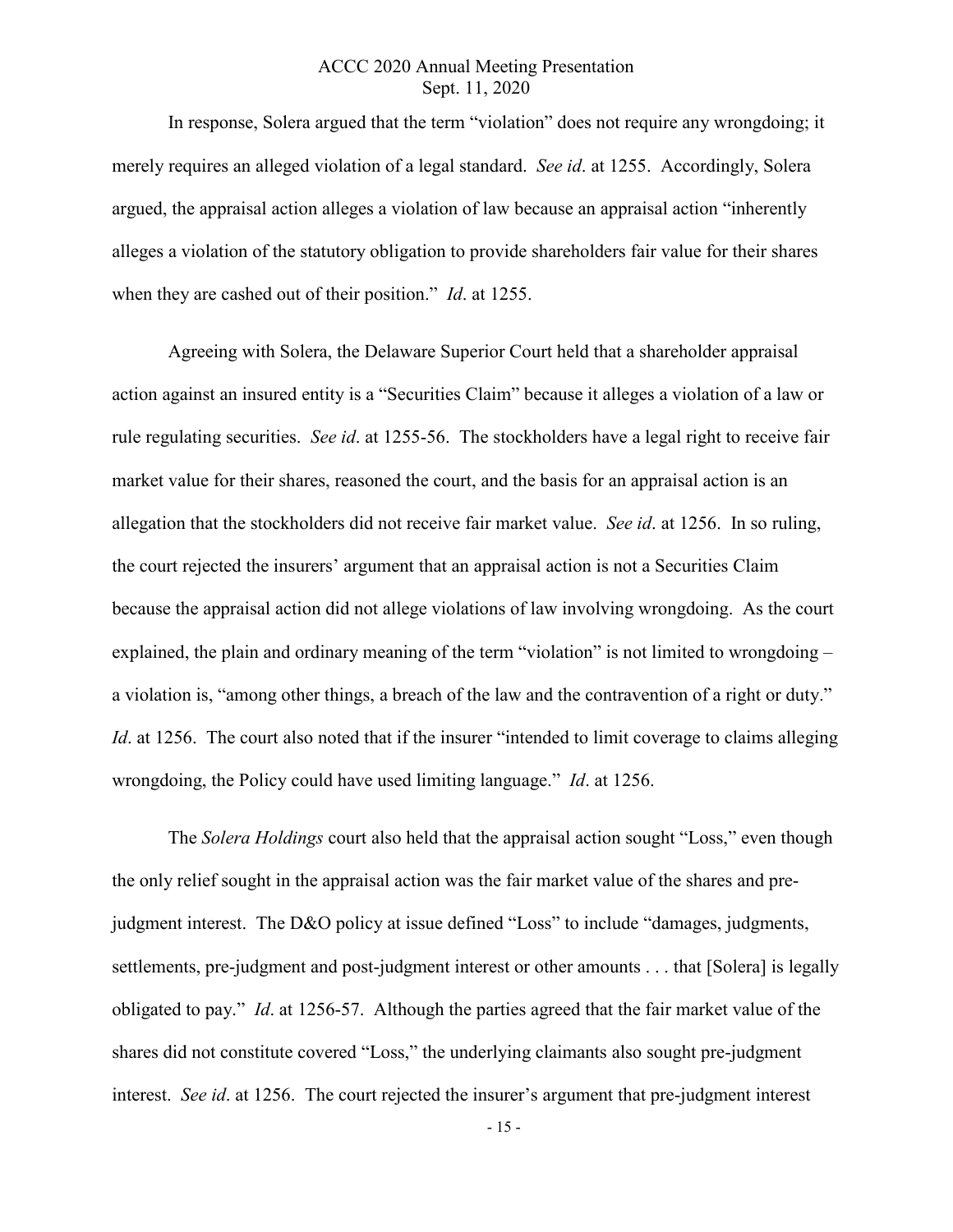only constitutes "Loss" if it is awarded on covered damages, noting that the insurer did not cite any supporting case law and could have drafted the policy to limit coverage for pre-judgment interest awarded on covered damages if it had so desired. *See id*. at 1257. Although it found that pre-judgment interest constitutes "Loss," the court nevertheless denied Solera's motion for summary judgment regarding coverage for the pre-judgment interest due to factual issues and concerns that other policy exclusions could eliminate coverage. *See id.*

#### **IV. "Securities Claim" Coverage For Claims Under Laws That Do Not "Regulate" Securities**

In the second case addressing the meaning of "Securities Claims" in a D&O Policy, the Delaware Superior Court ruled in favor of the policyholder that the "Securities Claim" coverage for the company under a D&O Policy extended to breach of fiduciary duty, unlawful payment of dividends and fraudulent transfer counts asserted against it. On appeal, the Delaware Supreme Court reversed, holding that "Securities Claim" as defined by the policy did not include a claim against an insured for alleged common law and violations of state and federal laws that do not specifically "regulate securities." *See In re Verizon Ins. Coverage Appeals*, 222 A.3d 566 (Del. 2019), *reh'g denied* (Nov. 18, 2019).

This coverage dispute arose out of Verizon's 2006 spin-off of its print and electronic directories business into a newly formed subsidiary, Idearc Inc. Verizon transferred the directories business to Idearc in exchange for 146 million shares of Idearc common stock, \$7.1 billion in Idearc debt, and \$2.5 billion in cash. Verizon distributed the common stock to its shareholders. Idearc then launched as an independent, publicly traded company with \$9.1 billion in debt. In 2009, Idearc filed for Chapter 11 bankruptcy. U.S. Bank, the Litigation Trustee, filed suit against Verizon and certain of its officers, alleging that they had loaded Idearc with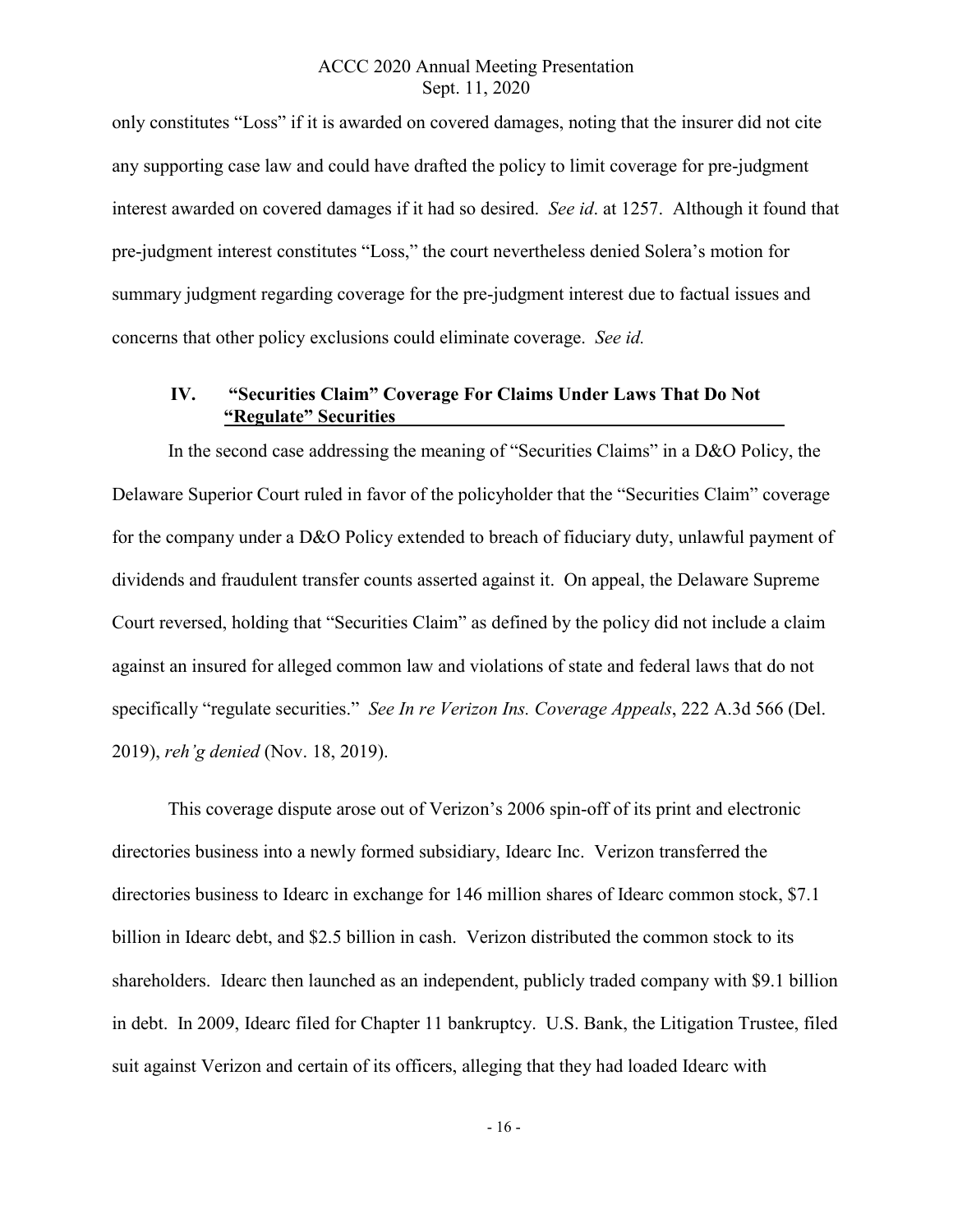excessive debt. The Litigation Trustee's complaint alleged counts for (i) breach of fiduciary duty; (ii) payment of an unlawful dividend in violation of the Delaware Code; and (iii) fraudulent transfer under the U.S. bankruptcy code and the Texas Uniform Fraudulent Transfer Act. The Trustee sought to recover approximately \$14 billion in damages.

Verizon incurred more than \$48 million in defense costs, which it sought to recover from its insurers under its D&O policies. The insurers denied coverage on the basis that the trustee action did not constitute a "Securities Claim," defined in relevant part to mean a claim "alleging a violation of any federal, state, local, or foreign regulation, rule or statute regulating securities (including, but not limited to, the purchase or sale or offer or solicitation of an offer to purchase or sell securities)." Verizon then filed a coverage action against the insurers in Delaware Superior Court.

In the coverage litigation, the parties cross-moved for summary judgment on whether the U.S. Bank action was a "Securities Claim." The insurers argued that the "rules" and "regulations" referenced in the definition should be understood to refer to federal securities laws and state Blue Sky laws. By contrast, Verizon argued that the insurers' interpretation was too narrow and the word "rule" should be read to encompass judicial rules of law or common law rules that "must be followed to properly engage in a securities transaction." The Superior Court held that the definition of "Securities Claim" was ambiguous, and that the doctrine of *contra proferentem* required it to adopt Verizon's interpretation of "Securities Claim." As it stated: "Nothing in the policies' definitions of securities claims purports to exclude common-law rules or to limit coverage to only those claims alleging violations of enumerated state or federal securities statutes and regulations." *Verizon Commc'ns Inc. v. Illinois Nat'l Ins. Co.*, No. CVN14C06048WCCCCLD, 2017 WL 1149118, at \*10 (Del. Super. Ct. Mar. 2, 2017).

- 17 -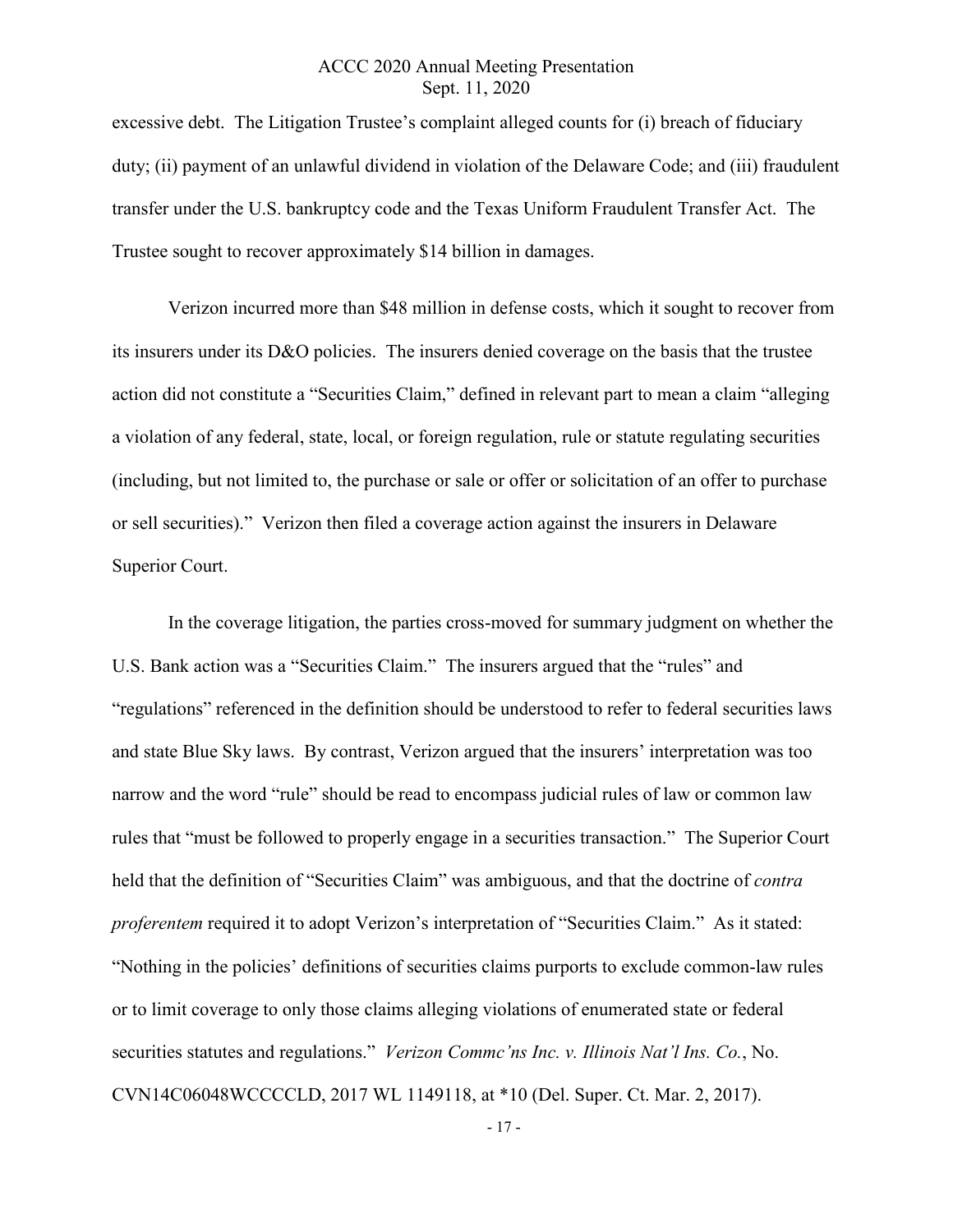On appeal, the Delaware Supreme Court disagreed and reversed. The Supreme Court determined that the "Securities Claim" definition was unambiguous and the Trustee's action did not assert a "Securities Claim" within the meaning of the policies. *See In re Verizon Ins. Coverage Appeals*, 222 A.3d at 580. The Supreme Court concluded that "regulations, rules, or statutes," as used in the definition of "Securities Claim" "must be directed specifically towards securities laws for 'regulating securities' to have meaning." *Id.* at 575. The Supreme Court also observed that none of the legal causes of action in the trustee suit were "specifically directed" towards securities laws or even necessarily involved securities. The Supreme Court rejected Verizon's argument that the "Securities Claim" definition encompassed claims for any unlawful conduct committed during a securities-related transaction, finding that Verizon's interpretation would cast "too broad a net." *Id.* at 579. It therefore held that Verizon was not entitled to coverage for its defense costs. The Supreme Court reversed and ordered the Superior Court to enter judgment in favor of the insurers. In November 2019, the court denied Verizon's request for a rehearing.

#### **V. Related Wrongful Acts and Related Claims Issues**

The Delaware Superior Court recently has adopted an interpretation of common wording in D&O Policies regarding "Related Wrongful Acts" that differs significantly from other jurisdictions. In interpreting policy language regarding whether Wrongful Acts and Claims are related and the application of the Prior Notice and Prior and Pending Litigation exclusions, the Delaware Superior Court requires a showing that claims are "fundamentally identical" in order to be considered related. *See Pfizer*, *Inc*. *v Arch Ins. Co.*, No. N18C-01-310, 2019 Del. Super. LEXIS 345, 2019 WL 3306043 (Del. Super. Ct. July 23, 2019).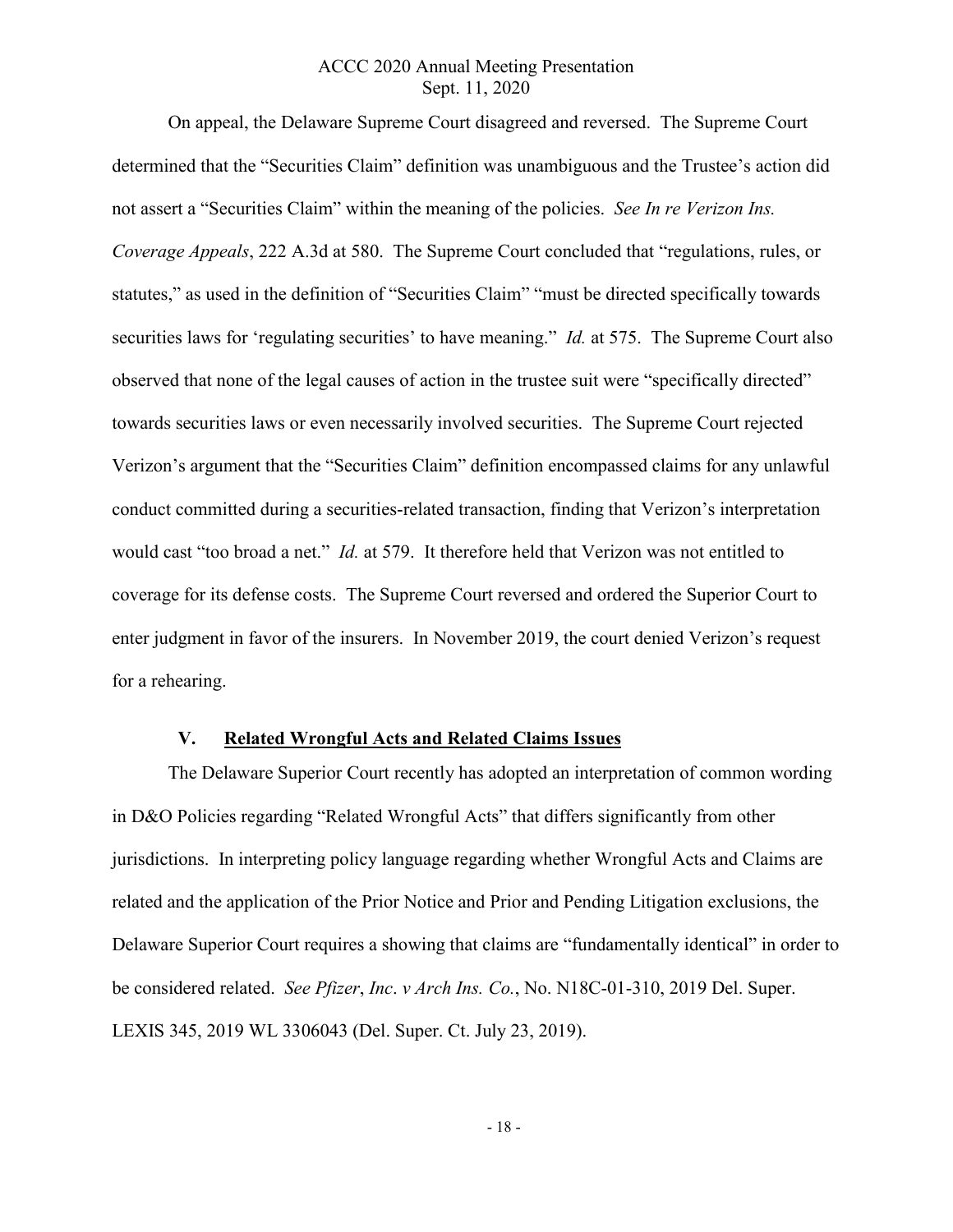The underlying lawsuit in *Pfizer* was a securities class action captioned *Morabito v. Pfizer, Inc.* Pfizer's D&O insurer denied coverage for the *Morabito* suit based on two exclusions: (1) a "Related Wrongful Acts" exclusion that excluded coverage for Claims "alleging, arising out of, based upon or attributable to the facts alleged, or to the same or related Wrongful Acts alleged or contained in any Claim which has been reported . . ." under a prior policy; and (2) two "Specific Litigation Exclusions" that excluded coverage for Claims "alleging, arising out of, based upon, attributable, or in any way related directly or indirectly" to the underlying facts, circumstances, acts or omissions alleged in an earlier lawsuit captioned *Garber v. Pharmacia*, and Interrelated Wrongful Acts. *Id*. at \*5-\*6. The insurer argued that there was no coverage for the *Morabito* suit because it was related to the *Garber* suit, which had been brought during a prior policy period.

In interpreting the policies, the *Pfizer* court cited *United Westlabs, Inc. v. Greenwich Ins. Co.*, No. 09C-12-048, 2011 WL 2623932 (Del. Super. Ct. July 1, 2011), which the court stated examined an "indistinguishable" definition of Interrelated Wrongful Acts. In *United Westlabs*, the court initially stated that it need not determine whether Delaware or California law governed the policy, because the laws between the two states did not differ. The court then rejected the insured's argument that two sets of wrongful acts were unrelated because they were based on separate injuries and events and separated over two year time period. As a factual matter, the court found that the two sets of wrongful acts in that case were "fundamentally identical" for the purpose of holding (in the insurer's favor) that the matters were considered a single claim in the same policy period because they involved the same subject and common facts, circumstances, transactions, events and occurrences, notwithstanding the addition of other parties to the later filed counterclaim. *Id.* at \*11.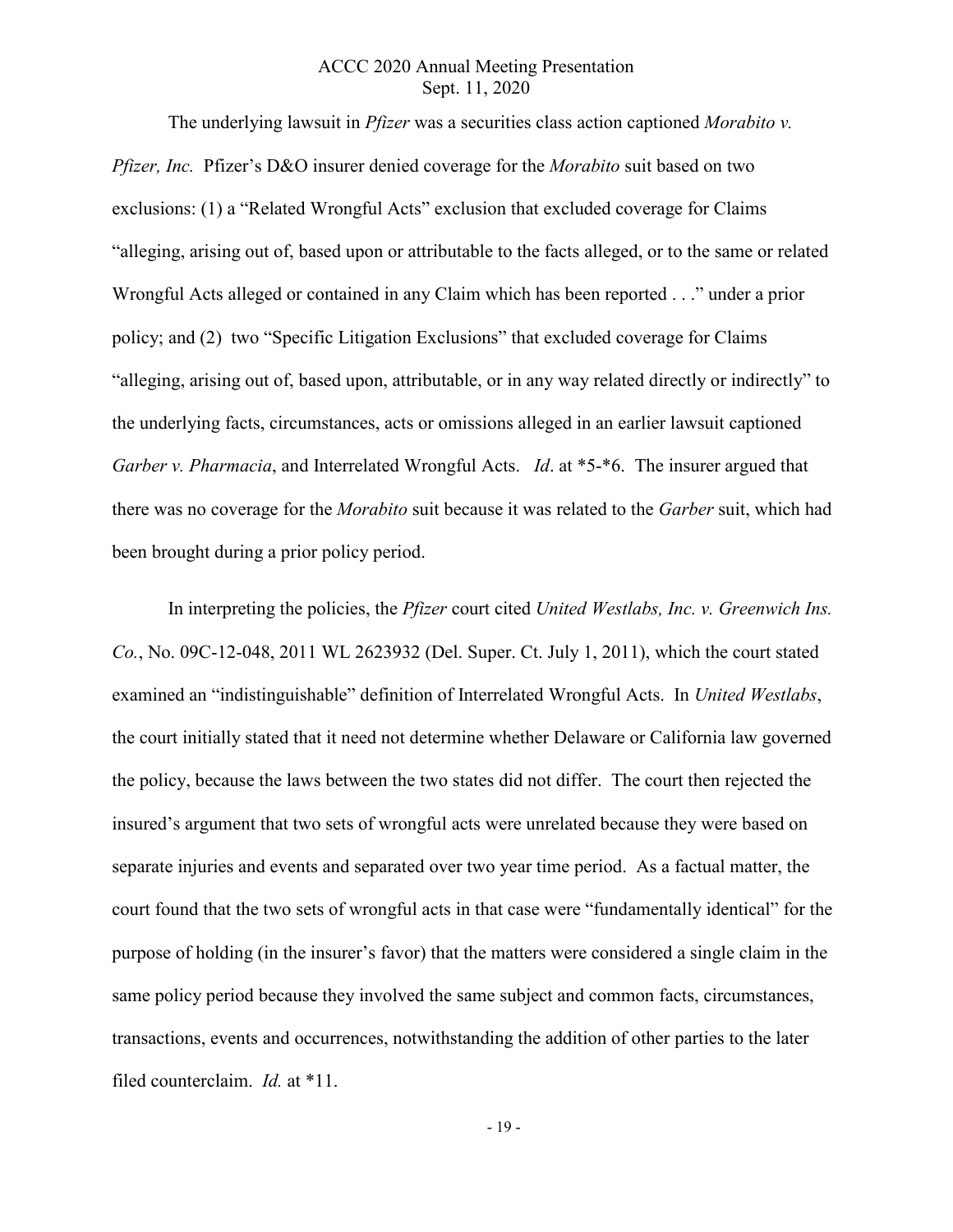In a footnote, the *Pfizer* court also cited *Medical Depot, Inc. v. RSUI Indem. Co.*, No. N18C-01-310, 2016 WL 5539879 (Del. Super. Ct. Sept. 29, 2016). *Id.* at \*9 & n. 82. In *Medical Depot*, the court held that two actions were not related and therefore not considered a single Claim, where one was an individual wrongful death and products liability case for injuries caused by a body sling, and the second was a class action under California's unfair trade practices statute seeking redress for having purchased the sling, but did not allege physical injury. Without citation, the court stated that the two suits were not "fundamentally identical" and therefore the class action did not relate back to the personal injury suit.

Based on these precedents, the *Pfizer* court more broadly held that under Delaware law, "similar 'relatedness' or 'arising out of' policy language is interpreted as precluding coverage only where two underlying actions are 'fundamentally identical." *Id.* at \*7. *See also id.* at \*9. It then concluded that the *Morabito* and *Garber* suits were not "fundamentally identical." Although the suits shared some similarities, the court found there were notable differences. First, although both were securities fraud class actions, the *Morabito* suit was brought by the shareholders of Pfizer and the Garber suit was brought by shareholders of Pharmacia before it was acquired by Pfizer. Second, although both suits alleged that the defendant had made false representations and omissions regarding health risks allegedly caused by the drug Celebrex, the *Morabito* suit involved alleged cardiovascular risks and the *Garber* suit involved gastrointestinal risks. *See id*. at \*10. Additionally, the *Morabito* suit alleged false representations regarding a second drug, Bextra. *See id*. As the court concluded, "[i]n short, while there may be some thematic similarities, the Underlying Actions are truly, in all relevant respects, different." *Id*. at \*10. In so ruling, the court found significant that these suits "involved entirely distinct misrepresentations of very different health risks associated with Celebrex." *Id*.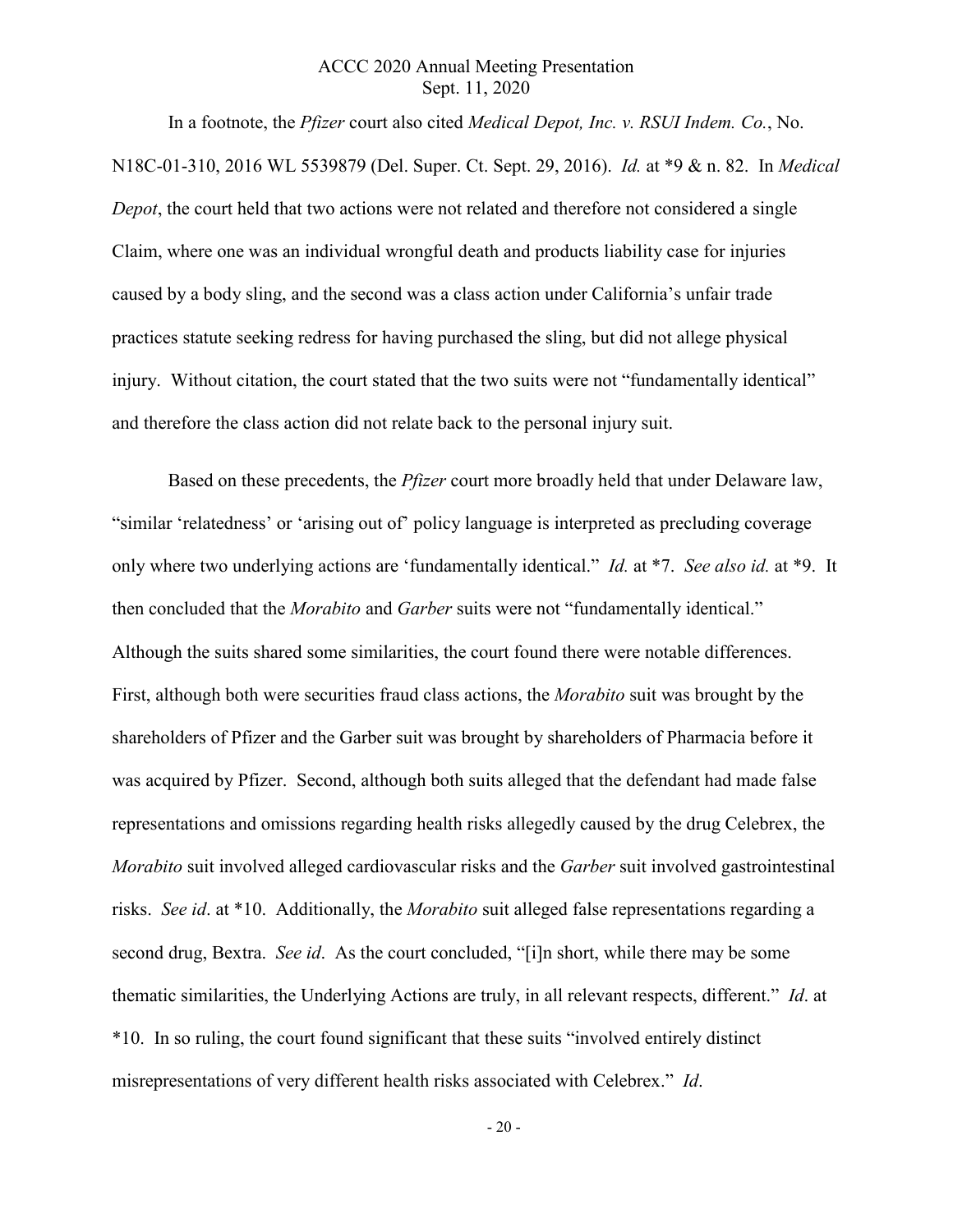A year later, the *Pfizer* court issued a second decision, applying the "fundamentally identical" standard to a prior notice exclusion. *See Pfizer, Inc. v. U.S. Specialty Ins. Co.*, No. N18C-01-310, 2020 WL 5088075 (Del. Super. Ct. August 28, 2020). Based on its earlier decision, the court held that the prior notice exclusion did not apply because the *Morabito* and *Garber* actions were not "fundamentally identical."

#### **VI. Allocation and the Larger Settlement Rule**

The *Arch v. Murdock* court issued yet another controversial decision just before the case was finally settled in 2020, in this instance on allocation. For purposes of trial, the D&O insurers argued that the Dole Settlement would have to be allocated in accordance with the primary policy's allocation clause. Among other things, they asserted, defense cost payments had been made by underlying insurers for uninsured defendants, and there were insurable capacity issues with respect to Murdock and the other defendants in the Chancery Court Decision. *See* Transcript of Oral Argument, *Arch Ins. Co. v. Murdock*, No. N16C-01-104 (Del. Super Ct. Aug. 27, 2019). The primary policy contained the following allocation clause:

If in any Claim, the Insureds who are afforded coverage for such Claim incur Loss jointly with others (including other Insureds) who are not afforded coverage for such Claim, or incur an amount consisting of both Loss covered by this Policy and loss not covered by this Policy because such Claim includes both covered and uncovered matters, then the Insureds and the Insurer agree to use their best efforts to determine a fair and proper allocation of covered Loss. The Insurer's obligation shall relate only to those sums allocated to matters and Insureds which are afforded coverage. In making such determination, the parties shall take into account the relative legal and financial exposures of the Insureds in connection with the defense and/or settlement of the Claim.

*See Arch Ins. Co. v. Murdock*, No. N16C-01-104, 2020 Del. Super. LEXIS 156, at \*6-7 (Super.

Ct. Jan. 17, 2020) ("*Arch v. Murdock IV*").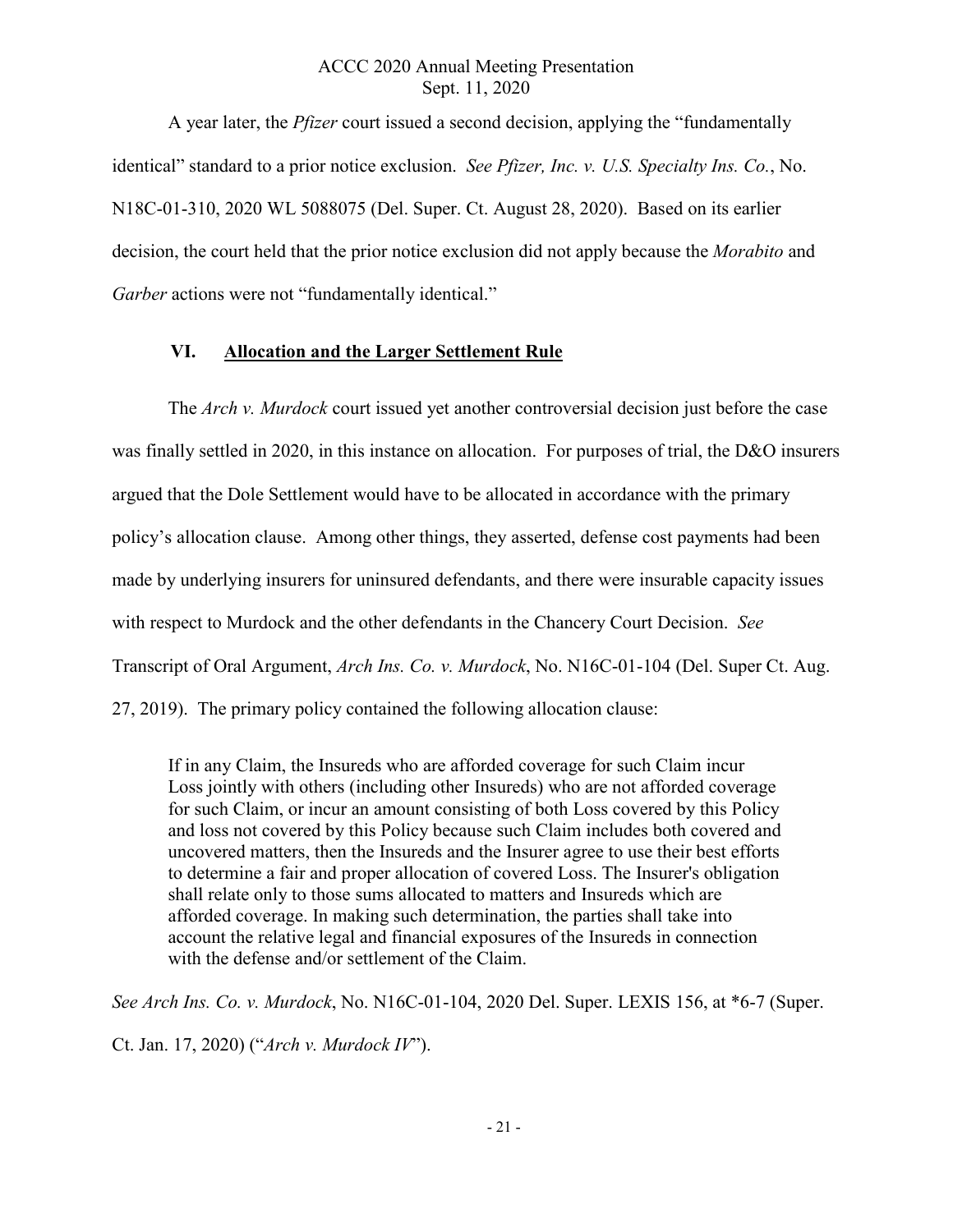The insureds, on the other hand, sought a summary judgment ruling that any allocation of Loss under the D&O policies would be governed by the "larger settlement rule," and that the insurers would be unable to establish that any uncovered liability had increased the amount of the Dole Settlement. *See Arch v. Murdock IV*, 2020 Del. Super. LEXIS 156, at \*12-\*13.

The court granted the insureds' motion to apply the larger settlement rule, finding that the Allocation Clause did not apply to the circumstances of the Dole Settlement.

Judge Davis first acknowledged that no Delaware court had ever applied the rule. *See id*. at \*18. He cited cases from the Ninth and Seventh Circuits as the source of the rule: *Safeway Stores, Inc. v. Nat'l Union Fire Ins. Co. of Pittsburgh, PA*, 64 F.3d 1282, 1287 (9th Cir. 1995); *Nordstrom, Inc. v. Chubb & Sons, Inc*., 54 F.3d 1424, 1433 (9th Cir. 1995); *Caterpillar, Inc. v. Great Am. Ins. Co.*, 62 F.3d 955 (7th Cir. 1995); and *Harbor Ins. Co. v. Continental Bank Corp.*, 922 F.2d 357, 368 (7th Cir. 1990). *Id*. \*17-18. The judge observed that the rationale for the rule, as he perceived it, was consistent with the coverage provided by the primary D&O policy, which when read "as a whole" was intended to provide the insured with "a complete indemnity for Loss regardless of who else might be at fault for similar actions." *Id.* at \*18-19.

The court analyzed the Dole allocation clause but read the "relative legal and financial exposures" standard to apply only in the specific context of the insurers' and insureds' agreement "to use their best efforts to determine a fair and proper allocation of covered Loss." The court read the provision to mean that if the parties were unable to agree on allocation despite those efforts, the stated standard would no longer apply and the larger settlement rule would take over. *See id.* at \*20-21. The insurers would not be deprived of their "economic deal" under the policy, the court reasoned, because they would still have the protection of subrogation. *Id.* at \*21.